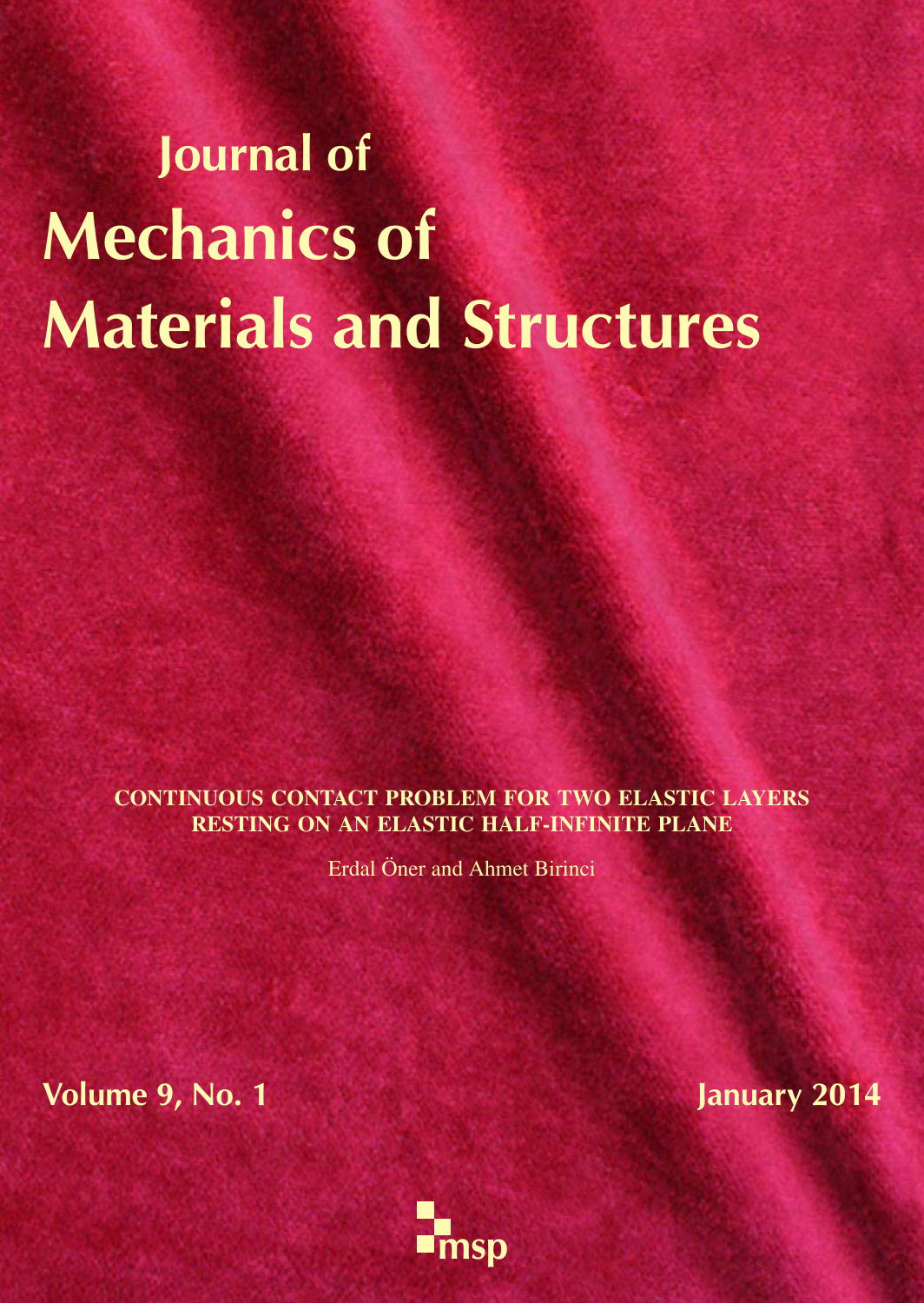

## <span id="page-1-0"></span>CONTINUOUS CONTACT PROBLEM FOR TWO ELASTIC LAYERS RESTING ON AN ELASTIC HALF-INFINITE PLANE

ERDAL ÖNER AND AHMET BIRINCI

The continuous contact problem for two elastic layers resting on an elastic half-infinite plane and loaded by means of a rigid stamp is presented. The elastic layers have different heights and elastic constants. An external load is applied to the upper elastic layer by means of a rigid stamp. The problem is solved under the assumptions that all surfaces are frictionless, body forces of elastic layers are taken into account, and only compressive normal tractions can be transmitted through the interfaces. General expressions of stresses and displacements are obtained by using the fundamental equations of the theory of elasticity and the integral transform technique. Substituting the stress and the displacement expressions into the boundary conditions, the problem is reduced to a singular integral equation, in which the function of contact stresses under the rigid stamp is unknown. The integral equation is solved numerically by making use of the appropriate Gauss–Chebyshev integration formula for circular and rectangular stamp profiles. The contact stresses under the rigid stamp, contact areas, initial separation loads, and initial separation distances between the two elastic layers and the lower-layer elastic half-infinite plane are obtained numerically for various dimensionless quantities and shown in graphics and tables.

#### 1. Introduction

Contact problems have been widely carried out in the literature. Their areas of application include pavements of highways and airfields, foundations, railway ballasts, foundation grillages, roller bearings, joints, and support elements (see, for example, [\[Garrido and Lorenzana 1998;](#page-14-0) [Birinci and Erdöl 2001;](#page-14-1) [Ozsahin 2007\]](#page-15-0)). General methods for contact problems may be seen in [\[Hertz 1895;](#page-14-2) [Galin 1961;](#page-14-3) [Uffliand](#page-15-1) [1965\]](#page-15-1). [Keer et al.](#page-14-4) [1972] analyzed the smooth receding contact problem between an elastic layer and a half-space formulated under the assumptions of plane stress, plane strain, and axisymmetric conditions. The plane smooth contact problem for an elastic layer lying on an elastic half-space with a compressive load applied to the layer through a frictionless rigid stamp was considered in [\[Ratwani and Erdogan 1973\]](#page-15-2). [Civelek and Erdogan](#page-14-5) [1975] investigated the continuous and discontinuous contact problems between an elastic layer and a rigid half-plane for the case of a single load in tension. Geçit [\[1980\]](#page-14-6) analyzed a tensionless contact without friction between an elastic layer and an elastic foundation. Geçit [\[1981\]](#page-14-7) also studied the axisymmetric contact problem for an elastic layer and an elastic foundation. [Çakıroglu](#page-14-8) ˘ et al. [\[2001\]](#page-14-8) analyzed the continuous and discontinuous contact problems of two elastic layers resting on an elastic semiinfinite plane. [Dini and Nowell](#page-14-9) [2004] considered the problem of plane elastic contact between a thin strip and symmetric flat and rounded punches. [El-Borgi et al.](#page-14-10) [2006] analyzed a receding contact plane problem between a functionally graded layer and a homogeneous substrate. The contact problem for multilayered composite structures was studied in [\[Ke and Wang 2006;](#page-14-11) [2007\]](#page-14-12). [Kahya et al.](#page-14-13)

*Keywords:* [continuous contact, elastic layer, integral equation, rigid stamp, theory of elasticity.](#page-14-13)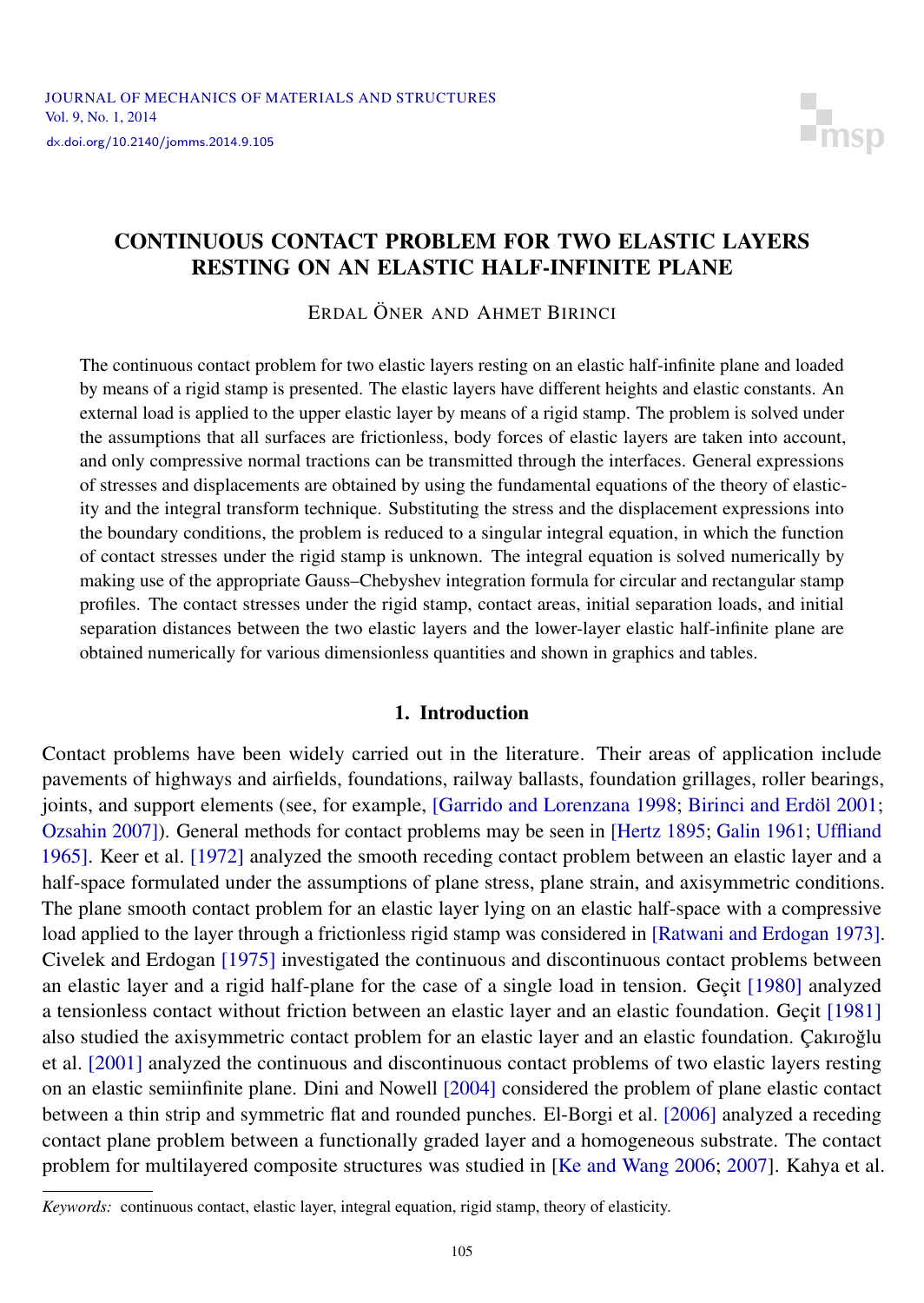[\[2007\]](#page-14-13) investigated a frictionless receding contact problem between an anisotropic elastic layer and an anisotropic elastic half-plane, when the two bodies were pressed together by means of a rigid circular stamp. A receding contact axisymmetric problem between a functionally graded layer and a homogeneous substrate was examined in [\[Rhimi et al. 2009\]](#page-15-3). [Rhimi et al.](#page-15-4) [2011] studied a double receding contact axisymmetric problem between a functionally graded layer and a homogeneous substrate. A frictional contact problem for a rigid cylindrical stamp and an elastic layer resting on a half-plane was solved in [\[Çömez 2010\]](#page-14-14). [Argatov and Mishuris](#page-14-15) [2010] examined an axisymmetric contact problem for a biphasic cartilage layer with allowance for tangential displacements on the contact surface. [Chen et al.](#page-14-16) [\[2011\]](#page-14-16) investigated the singular integral equation method for a contact problem of rigidly connected punches on an elastic half-plane. The contact problem for a layer was studied for the case when the elastic properties of the medium are arbitrary continuously differentiable functions of its thickness in [Trubchik et al.](#page-15-5) [2011]. [Adibnazari et al.](#page-13-0) [2012] investigated the contact of an asymmetrical rounded apex wedge with a half-plane. The two-dimensional contact problem of a rigid cylinder indenting an elastic half-space with surface tension was examined in [\[Long et al. 2012\]](#page-14-17). [Aleksandrov](#page-14-18) [2012] solved the axisymmetric contact problem for a prestressed incompressible elastic layer. [Chidlow et al.](#page-14-19) [2013] analyzed the two-dimensional solutions of both adhesive and nonadhesive contact problems involving functionally graded materials. [Kumar and DasGupta](#page-14-20) [2012] studied the mechanics of contact of an inflated spherical nonlinear hyperelastic membrane pressed between two rigid plates. A quadratic boundary element formulation for continuously nonhomogeneous, isotropic, and linear elastic functionally graded material contact problems was carried out in [Gun and Gao](#page-14-21) [2014]. [Vollebregt](#page-15-6) [2014] presented a new solver, called BCCG+FAI, for solving elastic normal contact problems.

Although there is much research available in the literature related to contact problems of multiple layers and half-planes, there are not enough studies about initial separation loads and distances in contact mechanics. This paper aims to obtain initial separation loads and initial separation distances between two layers and a lower-layer elastic half-plane for a continuous contact problem. This paper also presents the contact stresses under the rigid stamp, and the contact areas.

#### 2. General expressions for stresses and displacements

[Figure 1](#page-3-0) shows two elastic, homogeneous, isotropic layers with different elastic constants and heights, resting on an elastic half-infinite plane and subjected to a concentrated load with magnitude *P* by means of a rigid stamp. The thickness in the *z* direction is taken to be unit. Since  $x = 0$  is the symmetry plane, it is sufficient to consider the problem in the region  $0 \le x < \infty$  only. For numerical calculations, two types of stamp profiles are used, circular and rectangular.

Consider a plane strain problem and let  $\rho_1g$  and  $\rho_2g$  be body forces acting vertically in the layers. The body force of the elastic half-infinite plane is neglected. The stress and the displacement components may be obtained as

$$
u_i(x, y) = u_{ip}(x) + u_{ih}(x, y),
$$
\n(1a)

<span id="page-2-0"></span>
$$
v_i(x, y) = v_{ip}(y) + v_{ih}(x, y),
$$
 (1b)

$$
\sigma_{ix}(x, y) = \sigma_{ixp}(y) + \sigma_{ixh}(x, y), \qquad (2a)
$$

$$
\sigma_{iy}(x, y) = \sigma_{iyp}(y) + \sigma_{iyh}(x, y), \qquad (2b)
$$

$$
\tau_{ixy}(x, y) = \tau_{ixyh}(x, y),\tag{2c}
$$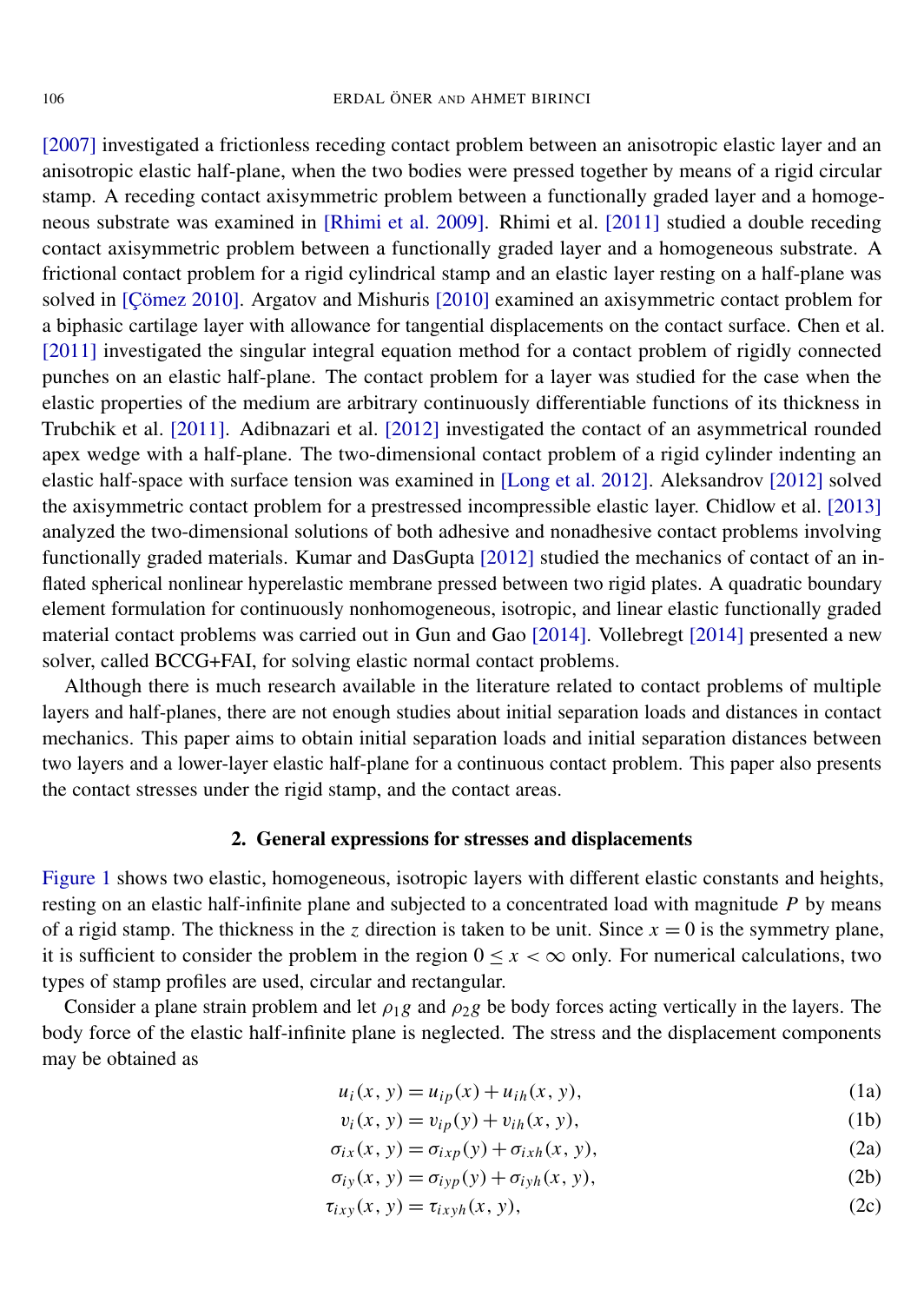<span id="page-3-0"></span>

Figure 1. Geometry of the problem and loading condition. (a) Circular and (b) rectangular stamp cases.

where  $i = 1, 2, 3$ , the subscripts p and h refer to the particular part of the stress and the displacement components corresponding only to existing body forces, and the components of displacements and stresses for the layers and half-infinite plane without body forces, respectively. The particular part of the stress and the displacement components corresponding to  $\rho_1g$  and  $\rho_2g$  for the layers and the elastic half-infinite plane may be obtained as [Çakıroğlu 1990]

$$
u_{1p}(x) = \left(\frac{3-\chi_1}{8\mu_1}\right) \left(\frac{\rho_1 g h_1}{2}\right) x,\tag{3a}
$$

$$
v_{1p}(y) = -\frac{\rho_1 gy}{2\mu_1} \left[ \frac{1+\chi_1}{8} h_1 + \frac{\chi_1 - 1}{\chi_1 + 1} (h_2 + h - y) \right],\tag{3b}
$$

$$
u_{2p}(x) = \left(\frac{3 - \chi_2}{8\mu_2}\right) \left(\frac{\rho_2 g h_2}{2} + \rho_1 g h_1\right) x,\tag{3c}
$$

$$
v_{2p}(y) = \frac{\chi_2 - 1}{\chi_2 + 1} \frac{\rho_2 gy}{2\mu_2} (y - h_2) - \frac{1 + \chi_2}{8\mu_2} y \left( \rho_1 gh_1 + \rho_2 g \frac{h_2}{2} \right),\tag{3d}
$$

$$
u_{3p}(x) = \left(\frac{3 - \chi_3}{8\mu_3}\right)(\rho_2gh_2 + \rho_1gh_1)x,\tag{3e}
$$

$$
v_{3p}(y) = -\frac{1+\chi_3}{8\mu_3} (\rho_1 g h_1 + \rho_2 g h_2) y,\tag{3f}
$$

$$
\sigma_{1xp}(y) = \frac{3 - \chi_1}{1 + \chi_1} \frac{\rho_1 g}{2} (2y - h - h_2),\tag{3g}
$$

$$
\sigma_{1yp}(y) = \rho_1 g(y - h),\tag{3h}
$$

$$
\sigma_{2xp}(y) = \frac{3 - \chi_2}{1 + \chi_2} \frac{\rho_2 g}{2} (2y - h_2),\tag{3i}
$$

$$
\sigma_{2yp}(y) = -\rho_1 gh_1 + \rho_2 g(y - h_2),\tag{3}
$$

$$
\sigma_{3yp}(y) = -(\rho_1 g h_1 + \rho_2 g h_2),\tag{3k}
$$

$$
\sigma_{3xp} = \tau_{1xyp} = \tau_{2xyp} = \tau_{3xyp} = 0,\tag{31}
$$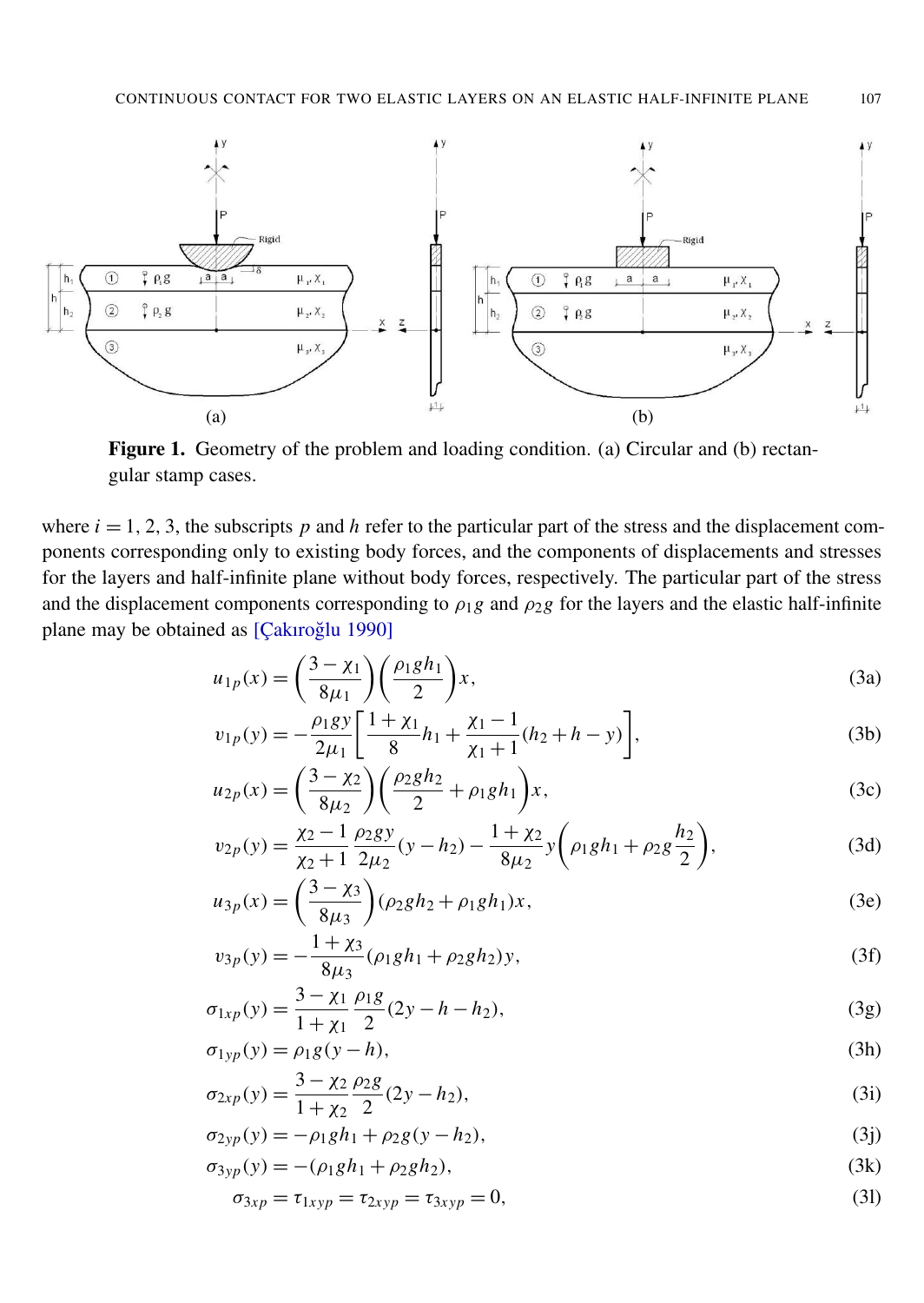where  $u = u(x, y)$  and  $v = v(x, y)$  represent displacement components in the *x* and *y* directions, respectively;  $\mu_i$  is the shear modulus,  $\chi_i$  is an elastic constant, with  $\chi_i = (3 - 4\nu_i)$  for plane strain, and  $\nu_i$  is the Poisson's ratio  $(i = 1, \ldots, 3)$ . The subscripts 1, 2, and 3 refer to the upper layer, the lower layer, and the elastic half-infinite plane, respectively.

The components of the displacements and stresses for the layers and the half-infinite plane without body forces may be expressed as follows [Çakıroğlu 1990]:

$$
u_{ih}(x, y) = \frac{2}{\pi} \int_0^\infty \{ [A_i + B_i y] e^{-\alpha y} + [C_i + D_i y] e^{\alpha y} \} \sin(\alpha x) d\alpha,
$$
 (4a)

$$
v_{ih}(x, y) = \frac{2}{\pi} \int_0^{\infty} \left\{ \left[ A_i + B_i \left( \frac{\chi_i}{\alpha} + y \right) \right] e^{-\alpha y} + \left[ -C_i + D_i \left( \frac{\chi_i}{\alpha} - y \right) \right] e^{\alpha y} \right\} \cos(\alpha x) d\alpha, \quad (4b)
$$

$$
\frac{1}{2\mu_i} \sigma_{ixh}(x, y) = \frac{2}{\pi} \int_0^{\infty} \left\{ \left[ \alpha (A_i + B_i y) - \left( \frac{3 - \chi_i}{2} \right) B_i \right] e^{-\alpha y} + \left[ \alpha (C_i + D_i y) + \left( \frac{3 - \chi_i}{2} \right) D_i \right] e^{\alpha y} \right\} \cos(\alpha x) d\alpha, \quad (4c)
$$

$$
\frac{1}{2\mu_i} \sigma_{iyh}(x, y) = \frac{2}{\pi} \int_0^{\infty} \left\{ -\left[ \alpha (A_i + B_i y) + \left( \frac{1 + \chi_i}{2} \right) B_i \right] e^{-\alpha y} + \left[ -\alpha (C_i + D_i y) + \left( \frac{1 + \chi_i}{2} \right) D_i \right] e^{\alpha y} \right\} \cos(\alpha x) d\alpha, \quad (4d)
$$

$$
\frac{1}{2\mu_i} \tau_{ixyh}(x, y) = \frac{2}{\pi} \int_0^{\infty} \left\{ -\left[ \alpha (A_i + B_i y) + \left( \frac{\chi_i - 1}{2} \right) B_i \right] e^{-\alpha y} + \left[ \alpha (C_i + D_i y) - \left( \frac{\chi_i - 1}{2} \right) D_i \right] e^{\alpha y} \right\} \sin(\alpha x) d\alpha, \quad (4e)
$$

$$
u_{3h}(x, y) = \frac{2}{\pi} \int_0^\infty \{ [C_3 + D_3 y] e^{\alpha y} \} \sin(\alpha x) d\alpha,
$$
 (4f)

$$
v_{3h}(x, y) = \frac{2}{\pi} \int_0^{\infty} \left\{ \left[ -C_3 + D_3 \left( \frac{\chi_3}{\alpha} - y \right) \right] e^{\alpha y} \right\} \cos(\alpha x) d\alpha, \tag{4g}
$$

$$
\frac{1}{2\mu_3}\sigma_{3xh}(x, y) = \frac{2}{\pi} \int_0^\infty \left\{ \left[ \alpha(C_3 + D_3y) + \left( \frac{3 - \chi_3}{2} \right) D_3 \right] e^{\alpha y} \right\} \cos(\alpha x) d\alpha, \tag{4h}
$$

$$
\frac{1}{2\mu_3}\sigma_{3yh}(x, y) = \frac{2}{\pi} \int_0^\infty \left\{ \left[ -\alpha(C_3 + D_3y) + \left( \frac{1+\chi_3}{2} \right) D_3 \right] e^{\alpha y} \right\} \cos(\alpha x) d\alpha, \tag{4i}
$$

$$
\frac{1}{2\mu_3}\tau_{3xyh}(x, y) = \frac{2}{\pi} \int_0^\infty \left\{ \left[ \alpha(C_3 + D_3y) - \left(\frac{\chi_3 - 1}{2}\right)D_3 \right] e^{\alpha y} \right\} \sin(\alpha x) d\alpha, \tag{4j}
$$

where  $A_i$ ,  $B_i$ ,  $C_i$ ,  $D_i$  ( $i = 1, 2$ ) and  $C_3$ ,  $D_3$  are unknown coefficients which will be determined from the boundary conditions prescribed for  $y = 0$ ,  $y = h_2$ , and  $y = h$ .

#### 3. Boundary conditions and solution of the singular integral equation

The continuous contact problem for two elastic layers resting on an elastic half-infinite plane and subjected to a concentrated load with magnitude *P* by means of a rigid stamp will be investigated. The contact stresses under the rigid stamp, the contact areas, the distribution of the contact stresses between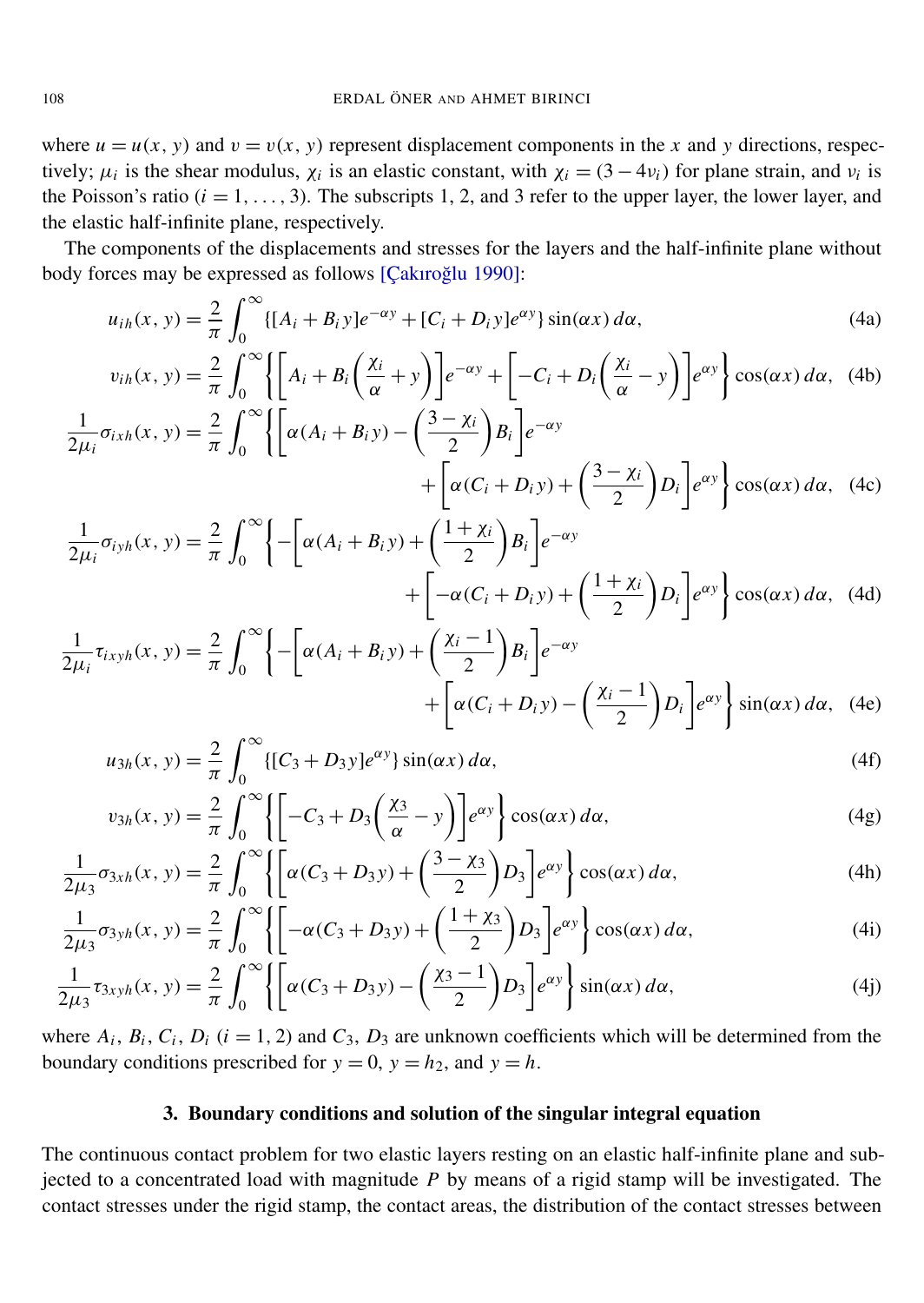the layers and the lower-layer half-infinite plane until the occurrence of the initial separation, the initial separation loads, and the initial separation distances will be examined.

The boundary conditions for the frictionless contact problem outlined above can be defined as follows:

$$
\tau_{1xy}(x,h) = 0, \qquad 0 \le x < \infty, \tag{5a}
$$

<span id="page-5-0"></span>
$$
\sigma_{1y}(x, h) = \begin{cases} -p(x), & 0 \le x < a, \\ 0, & a \le x < \infty, \end{cases}
$$
 (5b)

$$
\tau_{1xy}(x, h_2) = 0, \qquad 0 \le x < \infty,
$$
\n
$$
(5c)
$$

$$
\tau_{2xy}(x, h_2) = 0, \qquad 0 \le x < \infty,
$$
\n(5d)

$$
\sigma_{1y}(x, h_2) = \sigma_{2y}(x, h_2), \quad 0 \le x < \infty,
$$
 (5e)

$$
\frac{\partial}{\partial x}[v_1(x, h_2) - v_2(x, h_2)] = 0, \qquad 0 \le x < \infty,
$$
\n(5f)

$$
\tau_{2xy}(x,0) = 0, \qquad 0 \le x < \infty, \tag{5g}
$$

$$
\tau_{3xy}(x,0) = 0, \qquad 0 \le x < \infty, \tag{5h}
$$

<span id="page-5-2"></span><span id="page-5-1"></span>
$$
\sigma_{2y}(x,0) = \sigma_{3y}(x,0), \quad 0 \le x < \infty,
$$
 (5i)

$$
\frac{\partial}{\partial x}[v_2(x,0) - v_3(x,0)] = 0, \qquad 0 \le x < \infty,
$$
\n(5j)

$$
\frac{\partial}{\partial x}[v_1(x,h)] = f(x), \qquad 0 \le x < a,\tag{5k}
$$

where *a* is the half-width of the contact area between the rigid stamp and the upper layer,  $p(x)$  is the unknown contact stress under the rigid stamp, and  $f(x)$  is the derivative of the function  $F(x)$  which characterizes profile of the rigid stamp. In the case of a circular stamp,  $f(x)$  can be obtained as follows:

∂

$$
F(x) = h - \delta - [(R^2 - x^2)^{1/2} - R],
$$
\n(6a)

$$
f(x) = \frac{d}{dx}[F(x)] = -\frac{x}{(R^2 - x^2)^{1/2}},
$$
\n(6b)

where  $\delta$  is the maximum displacement, which occurs on the layer under the stamp on the axis of symmetry  $(x = 0)$ , and *R* is the radius of the rigid circular stamp.

In the case of rectangular stamp, because  $F(x)$  is equal to a constant,  $f(x)$  can be obtained as follows:

$$
f(x) = \frac{d}{dx}[F(x)] = 0.
$$
 (6c)

Applying the boundary conditions [\(5a\)–](#page-5-0)[\(5j\)](#page-5-1) to the stress and displacement expressions, the coefficients  $A_i$ ,  $B_i$ ,  $C_i$ ,  $D_i$  ( $i = 1, 2$ ),  $C_3$ , and  $D_3$  can be determined in terms of the unknown contact stress  $p(x)$ ; by substituting these coefficients into [\(5k\),](#page-5-2) after some routine manipulations and using the symmetry condition  $p(x) = p(-x)$ , one may obtain the following singular integral equation for  $p(x)$ :

$$
\int_{-a}^{a} \left[ \frac{1}{t-x} + k(x,t) \right] p(t) dt = -\frac{4\pi\mu_1}{1+\chi_1} f(x), \quad -a < x < a,\tag{7}
$$

<span id="page-5-4"></span>where the kernel  $k(x, t)$  is given by  $(A.1)$ . The equilibrium condition of the problem may be expressed as

<span id="page-5-3"></span>
$$
\int_{-a}^{a} p(t) dt = P.
$$
\n(8)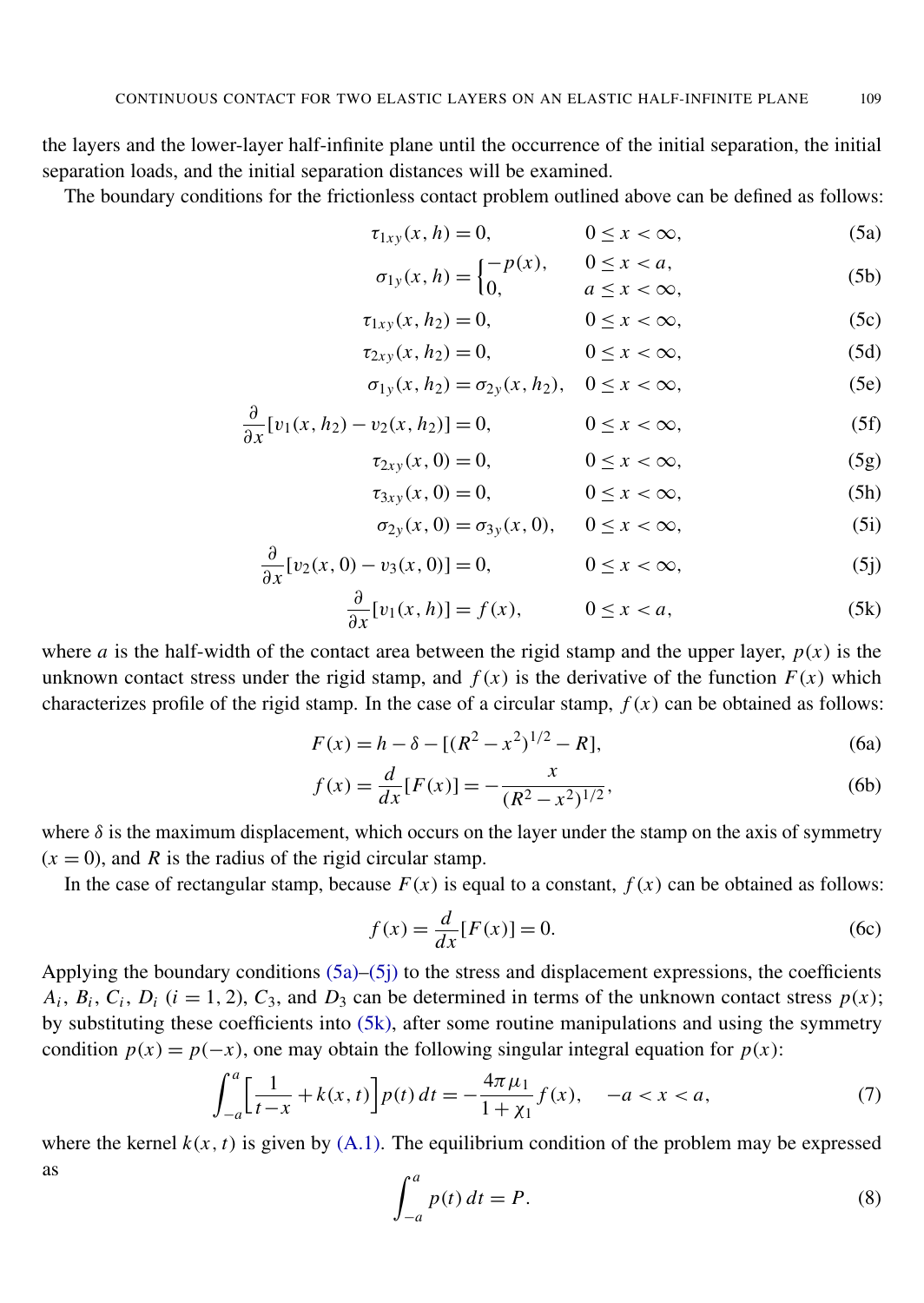In order to obtain the initial separation load and initial separation distance between the two elastic layers and the lower-layer half-infinite plane, the contact stresses  $\sigma_{1y}(x, h_2)$  and  $\sigma_{2y}(x, 0)$  need to be determined. Substituting the values of  $A_i$ ,  $B_i$ ,  $C_i$ , and  $D_i$  ( $i = 1, 2$ ) as evaluated in terms of  $p(x)$  into [\(2b\)](#page-2-0) and after some algebraic manipulation, the contact stresses are obtained as follows:

$$
\sigma_{1y}(x, h_2) = -\rho_1 g h_1 - \frac{1}{\pi h} \int_{-a}^{a} k_2^*(x, t) p(t) dt, \qquad 0 \le x < \infty,
$$
 (9a)

<span id="page-6-1"></span>
$$
\sigma_{2y}(x,0) = -\rho_1 gh_1 \left[ 1 + \frac{\rho_2 h_2}{\rho_1 h_1} \right] - \frac{\mu_2}{\mu_1} \frac{1}{\pi h} \int_{-a}^{a} k_3^*(x,t) p(t) dt, \quad 0 \le x < \infty,
$$
 (9b)

where the kernels  $k_2^*$  $x_2^*(x, t)$  and  $k_3^*$  ${}_{3}^{*}(x, t)$  are given by [\(A.2\)](#page-13-2) and [\(A.3\).](#page-13-3) In order to simplify the solution of the singular integral equation, the following dimensionless quantities are introduced:

$$
x = as
$$
,  $t = ar$ ,  $\phi(r) = \frac{p(ar)}{P/h}$ ,  $M(s) = \frac{m(as)}{P/h}$ ,  $m(as) = -\frac{4\pi \mu_1}{1 + \chi_1} f(as)$ . (10)

Substituting from  $(10)$ , then  $(7)$ ,  $(8)$ ,  $(9a)$ , and  $(9b)$  may be obtained as follows:

$$
\int_{-1}^{1} \left[ \frac{1}{r-s} + N(s,r) \right] \phi(r) \, dr = M(s), \quad -1 < s < 1, \qquad N(s,r) = ak(as, ar), \tag{11a}
$$

$$
\frac{a}{h} \int_{-1}^{1} \phi(r) dr = 1,\tag{11b}
$$

$$
\frac{\sigma_{1y}(x, h_2)}{P/h} = -\frac{1}{\lambda} - \frac{1}{\pi} \frac{a}{h} \int_{-1}^{1} k_2(x, ar) \Phi(r) dr, \quad 0 \le x < \infty,
$$
\n(11c)

$$
\frac{\sigma_{2y}(x,0)}{P/h} = -\frac{1}{\lambda} \bigg[ 1 + \frac{\rho_2 h_2}{\rho_1 h_1} \bigg] - \frac{\mu_2}{\mu_1} \frac{1}{\pi} \frac{a}{h} \int_{-1}^1 k_3(x,ar) \Phi(r) dr, \quad 0 \le x < \infty, \tag{11d}
$$

where  $\lambda$  is called the load factor, and defined as

<span id="page-6-8"></span><span id="page-6-7"></span><span id="page-6-6"></span><span id="page-6-4"></span><span id="page-6-3"></span><span id="page-6-2"></span><span id="page-6-0"></span>
$$
\lambda = \frac{P}{\rho_1 g h h_1}.\tag{12}
$$

3.1. *Circular stamp case.* The contact stress  $p(x)$  vanishes at the ends because of the smooth contact at the end points, and therefore the index of the integral equation [\(11a\)](#page-6-3) is −1. Noting this, the solution of integral equation can be found as follows [\[Erdogan and Gupta 1972\]](#page-14-23):

$$
\phi(r) = g(r)(1 - r^2)^{1/2}, \quad -1 < r < 1. \tag{13}
$$

Using the appropriate Gauss–Chebyshev integration formula, [\(11a\)](#page-6-3) and [\(11b\)](#page-6-4) may be reduced to the following forms:

<span id="page-6-5"></span>
$$
\sum_{i=1}^{n} (1 - r_i^2) \left[ \frac{1}{r_i - s_j} + N(s_j, r_i) \right] g(r_i) = \frac{n+1}{\pi} M(s_j), \quad j = 1, \dots, n+1,
$$
\n
$$
\frac{a}{h} \sum_{i=1}^{n} (1 - r_i^2) g(r_i) = \frac{n+1}{\pi},
$$
\n(14)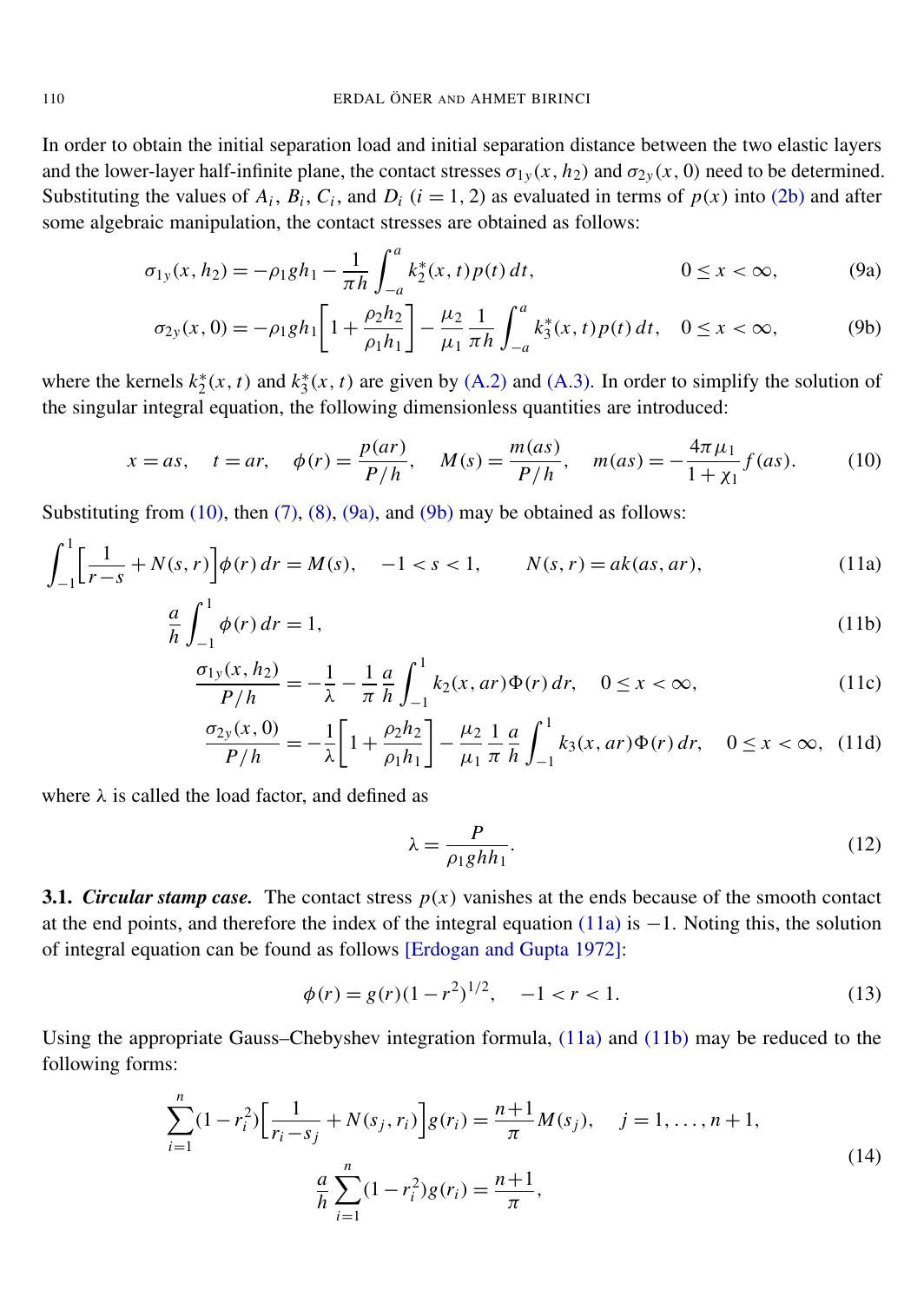where

$$
r_i = \cos\left(\frac{i\pi}{n+1}\right), \qquad i = 1, \dots, n,
$$
\n(15a)

$$
s_j = \cos\left(\frac{2j-1}{n+1}\frac{\pi}{2}\right), \quad j = 1, \dots, n+1.
$$
 (15b)

The extra equation in [\(14\)](#page-6-5) corresponds to the consistency condition of the original integral equation in [\(11a\).](#page-6-3) In this case, the  $(n + 1/2)$ -th equation in [\(14\)](#page-6-5) is satisfied automatically. Hence, the equations in [\(14\)](#page-6-5) constitute a system of  $n + 1$  equations for  $n + 1$  unknowns. Note that the system is highly nonlinear in *a* and an interpolation scheme is required to determine this unknown. Solving this system of equations and using [\(13\),](#page-6-6)  $\phi(r)$ , the normalized contact stress distribution, and a half-width of the contact area are obtained. By using [\(13\),](#page-6-6) substituting the results into [\(11c\)](#page-6-7) and [\(11d\)](#page-6-8) and using the Gauss integration formula, the contact stresses  $\sigma_{1y}(x, h_2)$  and  $\sigma_{2y}(x, 0)$  are determined. In order to be valid for the singular integral equation given in [\(11a\),](#page-6-3) the contact stresses  $\sigma_{1y}(x, h_2)$  and  $\sigma_{2y}(x, 0)$  must be compressive everywhere and no sign changing is allowed. So, the critical load value can be calculated numerically by equating [\(11c\)](#page-6-7) and [\(11d\)](#page-6-8) to zero. Then  $\lambda_{cr}$  (the initial separation load) and  $x_{cr}$  (the initial separation distance) can be obtained.

3.2. *Rectangular stamp case.* Since the contact stress under the rigid stamp goes to infinity at the corners, that is,  $g(\pm 1) \rightarrow \infty$ , the index of the singular integral equation is +1. Assuming the solution of integral equation as [\[Erdogan and Gupta 1972\]](#page-14-23)

<span id="page-7-2"></span>
$$
\phi(r) = g(r)(1 - r^2)^{-1/2}, \quad -1 < r < 1,\tag{16a}
$$

and using the appropriate Gauss–Chebyshev integration formula, [\(11a\)](#page-6-3) and [\(11b\)](#page-6-4) may then be replaced by

$$
\sum_{i=1}^{n} W_i \left( \frac{1}{r_i - s_j} + N(s_j, r_i) \right) g(r_i) = 0, \quad j = 1, \dots, n-1,
$$
 (16b)

<span id="page-7-1"></span><span id="page-7-0"></span>
$$
\frac{a}{h} \sum_{i=1}^{n} W_i g(r_i) = 1,
$$
\n(16c)

where

$$
W_1 = W_n = \frac{\pi}{2n - 2}, \quad W_i = \frac{\pi}{n - 1}, \quad i = 2, \dots, n - 1,
$$
 (16d)

$$
r_i = \cos\left(\frac{i-1}{n-1}\pi\right), \qquad i = 1, \dots, n,
$$
\n(16e)

$$
s_j = \cos\left(\frac{2j-1}{n-1}\frac{\pi}{2}\right), \qquad j = 1, \dots, n-1.
$$
 (16f)

Equations [\(16b\)](#page-7-0) and [\(16c\)](#page-7-1) constitute *n* linear algebraic equations for *n* unknowns,  $g(r_i)$ ,  $i = 1, \ldots, n$ . Solution of these algebraic equations and use of [\(16a\)](#page-7-2) gives the unknown contact stress function under the rigid stamp,  $p(x)$ . In order to obtain the initial separation load and distance in the case of a rectangular stamp, the same method as in the case of the circular stamp is followed.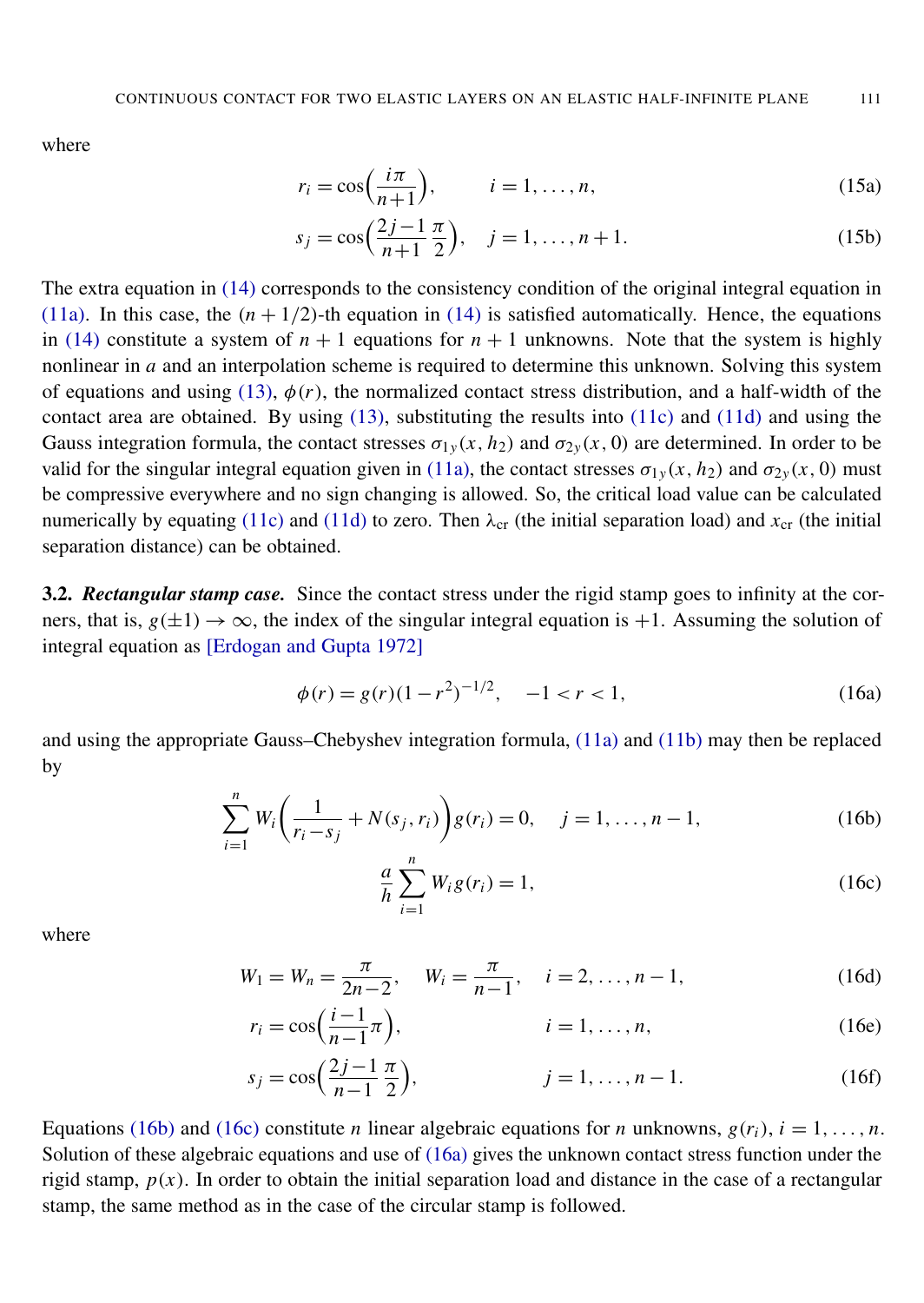#### 4. Results and discussion

Some of the calculated results obtained from the solution of the continuous contact problem described in the previous sections for various dimensionless quantities such as  $R/h$ ,  $\mu_1/(P/h)$ ,  $\mu_2/\mu_1$ , and  $\mu_3/\mu_2$ are shown in Tables [1](#page-8-0)[–5](#page-11-0) and Figures [2](#page-9-0)[–6.](#page-12-0) [Table 1](#page-8-0) and [Figure 2](#page-9-0) show the variation of the half-width of the contact area for a circular stamp with  $\mu_1/(P/h)$  and  $R/h$ . As it can be seen in [Table 1](#page-8-0) and [Figure 2,](#page-9-0) the half-width of the contact area  $a/h$  increases with increasing  $R/h$ , but decreases with increasing load ratio  $\mu_1/(P/h)$ . The variation of the contact stress under the rigid stamp for a rectangular stamp with  $\mu_2/\mu_1$  is given in [Figure 3.](#page-9-1) It may be observed in this figure that as  $\mu_2/\mu_1$  increases, the normalized contact stress increases in the interior region of the rigid stamp and decreases in the region close to the corners. [Figure 4](#page-10-0) shows the variation of the contact stress distribution under a rigid circular stamp with  $\mu_2/\mu_1$ . It appears that the maximum value of the contact stress is always at  $x = 0$ , and it increases with increasing  $\mu_2/\mu_1$ .

In [Figure 5,](#page-10-1) the contact stress distribution under the rectangular stamp is given. As expected, the contact stresses become infinite at the corners of the stamp. The normalized contact stress increases with decreasing  $(a/h)$ . Variation of the initial separation load  $\lambda_{cr}$  and the initial separation distance  $x_{cr}$ between the layers and the lower-layer half-infinite plane with  $\mu_2/\mu_1$  for various values of  $\mu_3/\mu_2$  in case

<span id="page-8-0"></span>

|               |            |            |             | a/h         |             |             |              |
|---------------|------------|------------|-------------|-------------|-------------|-------------|--------------|
| $\mu_1/(P/h)$ | $R/h = 10$ | $R/h = 50$ | $R/h = 100$ | $R/h = 250$ | $R/h = 500$ | $R/h = 750$ | $R/h = 1000$ |
| 10            | 0.6541     | 1.3043     | 1.7382      | 2.5392      | 3.3912      | 4.0241      | 4.5486       |
| 50            | 0.3069     | 0.6541     | 0.8861      | 1.3043      | 1.7382      | 2.0552      | 2.3149       |
| 100           | 0.21806    | 0.4762     | 0.6541      | 0.9747      | 1.3043      | 1.5433      | 1.7382       |
| 250           | 0.13815    | 0.3069     | 0.4287      | 0.6541      | 0.8861      | 1.0529      | 1.1883       |
| 500           | 0.0977     | 0.21806    | 0.3069      | 0.4762      | 0.6541      | 0.7822      | 0.8861       |
| 750           | 0.07978    | 0.17824    | 0.25142     | 0.39304     | 0.5442      | 0.6541      | 0.7429       |
| 1000          | 0.0691     | 0.15443    | 0.21806     | 0.3421      | 0.4762      | 0.5743      | 0.6541       |

<span id="page-8-1"></span>Table 1. Variation of the half-width of the contact area for a circular stamp with  $\mu_1/(P/h)$  and  $R/h$  ( $\chi_1 = \chi_2 = \chi_3 = 2$ ,  $h_2/h_1 = 1$ ,  $\mu_2/\mu_1 = 2$ , and  $\mu_3/\mu_2 = 2$ ).

|                | $\mu_3/\mu_2 = 0.5$ |                    |             | $\mu_3/\mu_2 = 1$  |          | $\mu_3/\mu_2 = 2$  |
|----------------|---------------------|--------------------|-------------|--------------------|----------|--------------------|
| $\mu_2/\mu_1$  | $x_{cr}$            | $\lambda_{\rm cr}$ | $\chi_{cr}$ | $\lambda_{\rm cr}$ | $x_{cr}$ | $\lambda_{\rm cr}$ |
| 0.1            | 4.10                | 166.95             | 3.31        | 118.343            | 2.80     | 83.5115            |
| 0.25           | 3.10                | 139.777            | 2.53        | 99.2449            | 2.17     | 69.8606            |
| 0.5            | 2.59                | 139.172            | 2.11        | 94.9923            | 1.82     | 64.8572            |
| $\overline{4}$ | 1.21                | 96.3381            | 1.16        | 55.4769            | 1.13     | 42.5852            |
| 10             | 1.04                | 43.3536            | 1.03        | 37.0934            | 1.02     | 33.6179            |
| 50             | 0.97                | 29.9315            | 0.97        | 29.1694            | 0.97     | 28.6559            |

**Table 2.** Variation of the initial separation load  $\lambda_{cr}$  and the initial separation distance  $x_{cr}$ between layers for a circular stamp with  $\mu_2/\mu_1$  and  $\mu_3/\mu_2$  ( $\chi_1 = \chi_2 = \chi_3 = 2$ ,  $h_2/h_1 = 1$ ,  $R/h = 100$ ,  $\mu_1/(P/h) = 500$ , and  $\rho_2/\rho_1 = 1$ .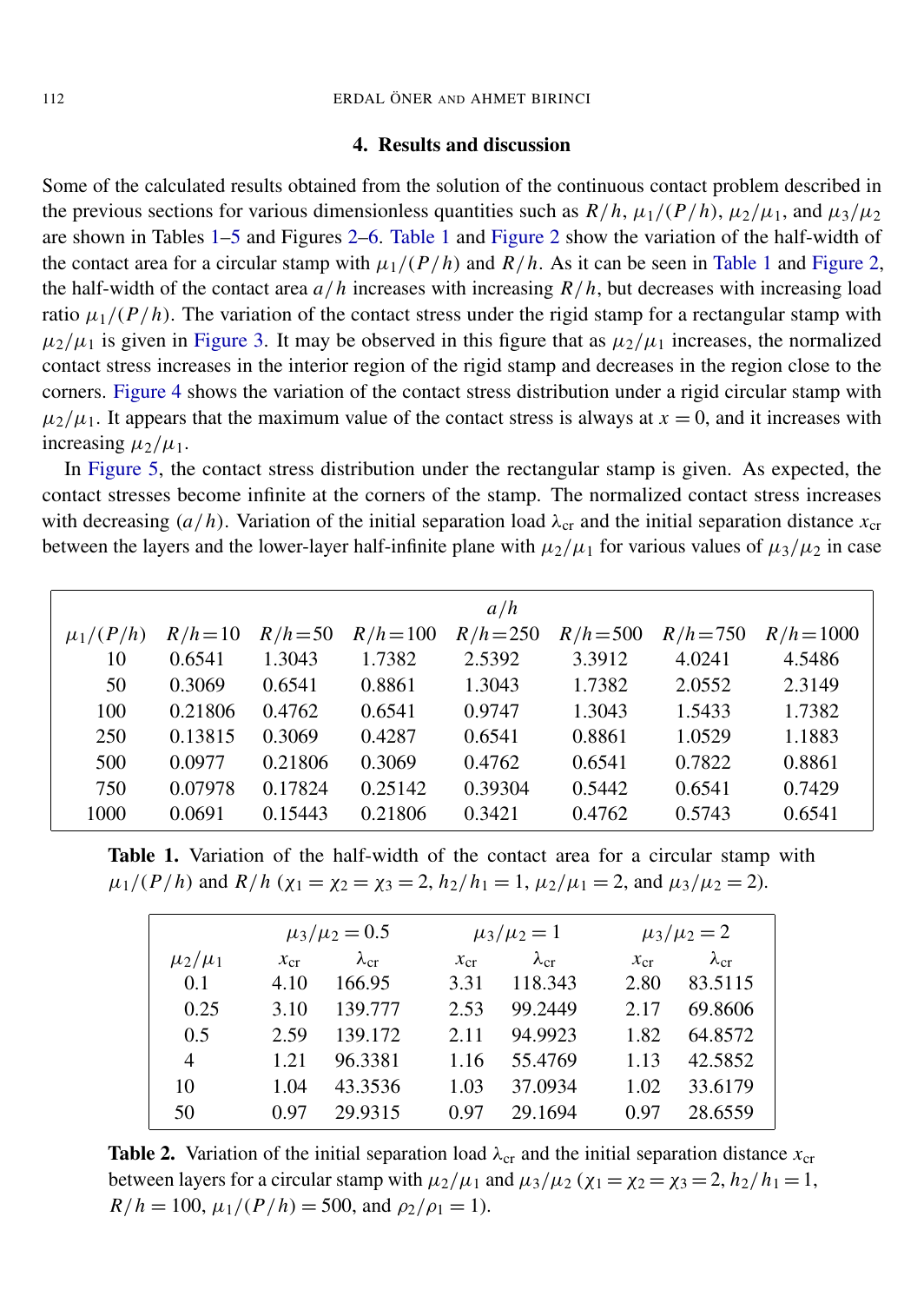<span id="page-9-0"></span>

<span id="page-9-1"></span>Figure 2. Variation of the half-width of the contact area for a circular stamp with  $(0, 1)$  $\mu_1/(P/h)$  ( $\chi_1 = \chi_2 = \chi_3 = 2$ ,  $h_2/h_1 = 1$ ,  $\mu_2/\mu_1 = 2$ , and  $\mu_3/\mu_2 = 2$ ).



Figure 3. Variation of the contact stress distribution under the rigid stamp for a rectangular stamp with  $\mu_2/\mu_1$  ( $\chi_1 = \chi_2 = \chi_3 = 2$ ,  $h_2/h_1 = 1$ ,  $a/h = 0.7$ , and  $\mu_3/\mu_2 = 1$ ).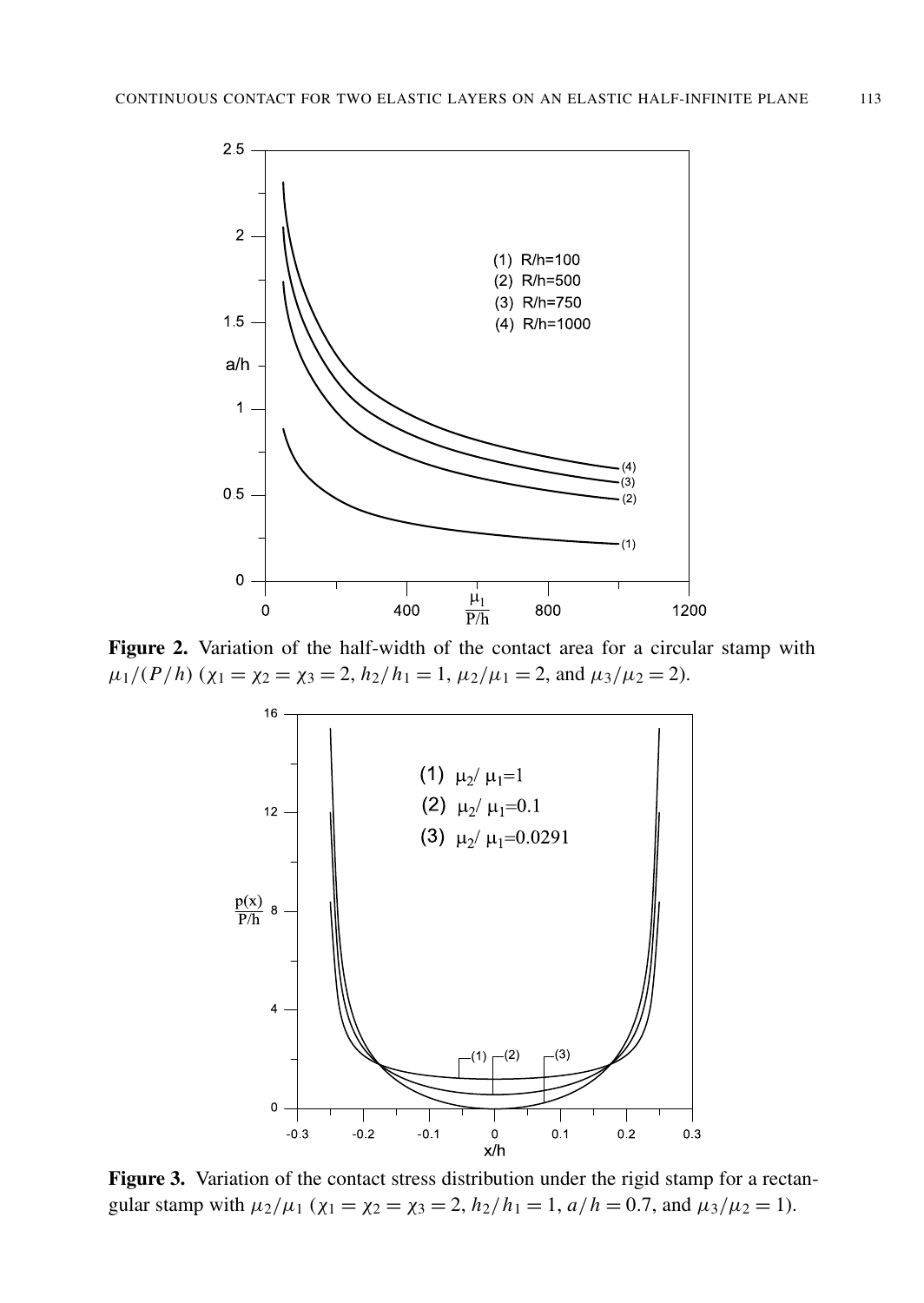<span id="page-10-0"></span>

<span id="page-10-1"></span>Figure 4. Variation of the contact stress distribution under the rigid stamp for a circular stamp with  $\mu_2/\mu_1$  ( $\chi_1 = \chi_2 = \chi_3 = 2$ ,  $h_2/h_1 = 1$ ,  $\mu_3/\mu_2 = 2$ ,  $R/h = 500$ , and  $\mu_1(P/h) =$ 100).



Figure 5. Variation of the contact stress distribution under the rigid stamp for a rectangular stamp with  $a/h$  ( $\chi_1 = \chi_2 = \chi_3 = 2$ ,  $h_2/h_1 = 1$ ,  $\mu_3/\mu_2 = 1$ , and  $\mu_2/\mu_1 = 1$ ).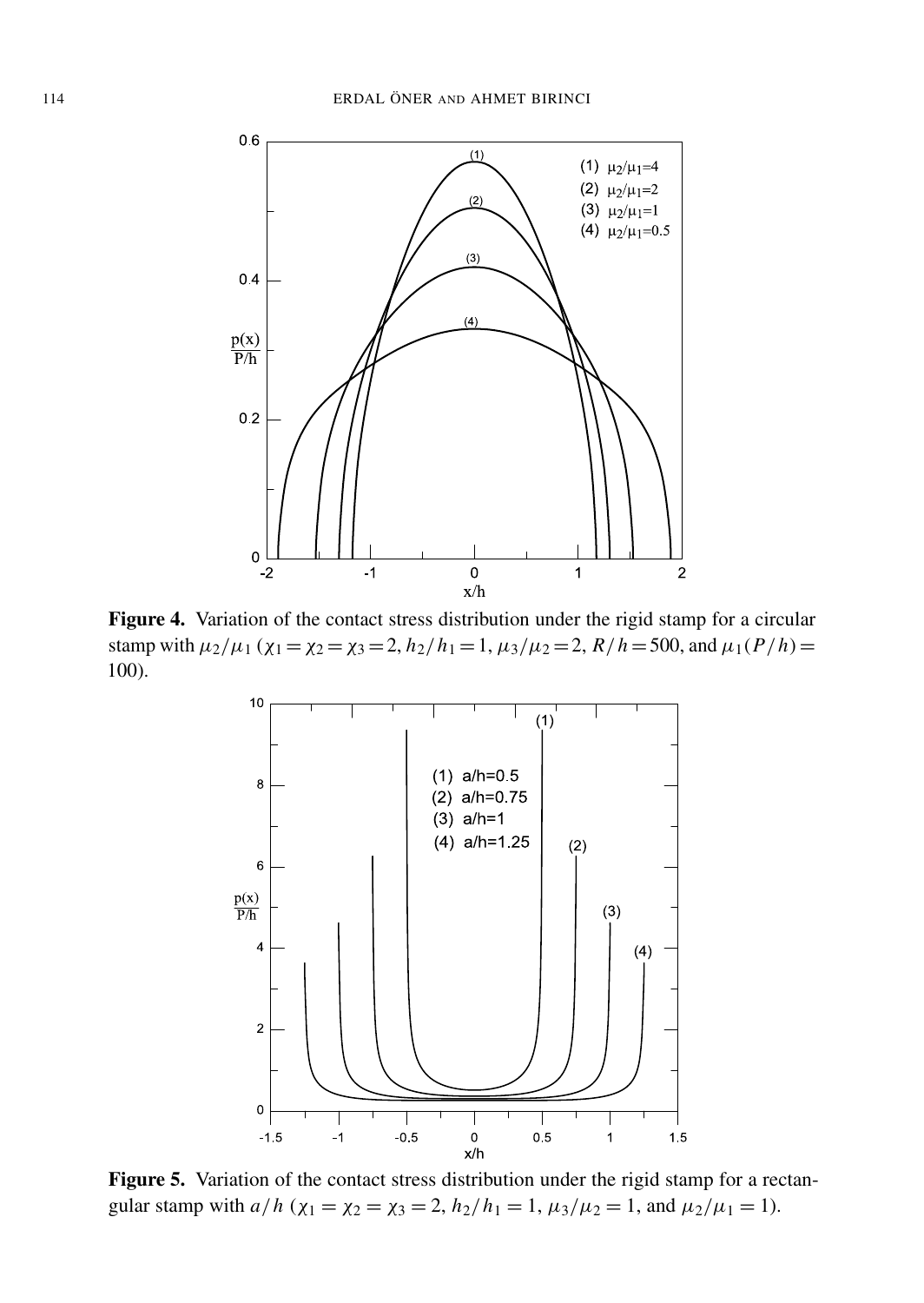<span id="page-11-1"></span>

|               | $\mu_3/\mu_2 = 0.5$ |                | $\mu_3/\mu_2 = 1$ |                | $\mu_3/\mu_2 = 2$ |                |
|---------------|---------------------|----------------|-------------------|----------------|-------------------|----------------|
| $\mu_2/\mu_1$ | $x_{cr}$            | $\lambda_{cr}$ | $\chi_{\rm cr}$   | $\lambda_{cr}$ | $\chi_{\rm cr}$   | $\lambda_{cr}$ |
| 0.1           | 4.11                | 306.572        | 3.32              | 219.487        | 2.81              | 156.831        |
| 0.25          | 3.11                | 229.880        | 2.55              | 167.793        | 2.19              | 121.864        |
| 0.5           | 2.61                | 195.927        | 2.15              | 142.534        | 1.86              | 103.65         |
| 4             | 1.92                | 150.064        | 1.58              | 102.83         | 1.40              | 73.6904        |
| 10            | 1.82                | 143.238        | 1.51              | 96.6480        | 1.34              | 69.1730        |
| 50            | 177                 | 139 115        | 1.47              | 92.8876        | 1.30              | 67.53          |

**Table 3.** Variation of the initial separation load  $\lambda_{cr}$  and the initial separation distance  $x_{cr}$  between the lower layer and the elastic half-infinite plane for a circular stamp with  $\mu_2/\mu_1$  and  $\mu_3/\mu_2$  ( $\chi_1 = \chi_2 = \chi_3 = 2$ ,  $h_2/h_1 = 1$ ,  $R/h = 100$ ,  $\mu_1/(P/h) = 500$ , and  $\rho_2/\rho_1 = 1$ ).

<span id="page-11-2"></span>

|                | $\mu_3/\mu_2 = 0.5$ |                |                 | $\mu_3/\mu_2 = 1$ |                 | $\mu_3/\mu_2 = 2$ |  |
|----------------|---------------------|----------------|-----------------|-------------------|-----------------|-------------------|--|
| $\mu_2/\mu_1$  | $\chi_{\rm cr}$     | $\lambda_{cr}$ | $\chi_{\rm cr}$ | $\lambda_{cr}$    | $\chi_{\rm cr}$ | $\lambda_{cr}$    |  |
| 0.1            | 3.76                | 91.2134        | 3.64            | 76.8386           | 3.16            | 35.5079           |  |
| 0.25           | 3.44                | 87.0030        | 2.91            | 63.6723           | 2.56            | 32.8831           |  |
| 0.5            | 2.98                | 80.4193        | 2.50            | 54.4106           | 2.22            | 32.6244           |  |
| 1              | 2.57                | 70.5130        | 2.15            | 46.2382           | 1.94            | 32.5297           |  |
| $\overline{4}$ | 1.67                | 49.8831        | 1.61            | 32.118            | 1.58            | 26,0751           |  |
| 10             | 151                 | 27.9614        | 1.50            | 24.2309           | 1.49            | 22.3332           |  |

**Table 4.** Variation of the initial separation load  $\lambda_{cr}$  and the initial separation distance  $x_{cr}$  between layers for a rectangular stamp with  $\mu_2/\mu_1$  and  $\mu_3/\mu_2$  ( $\chi_1 = \chi_2 = \chi_3 = 2$ ,  $h_2/h_1 = 1$ ,  $a/h = 0.7$ , and  $\rho_2/\rho_1 = 1$ ).

<span id="page-11-0"></span>

|               | $\mu_3/\mu_2 = 0.5$ |                |          | $\mu_3/\mu_2 = 1$ |          | $\mu_3/\mu_2 = 2$ |
|---------------|---------------------|----------------|----------|-------------------|----------|-------------------|
| $\mu_2/\mu_1$ | $x_{cr}$            | $\lambda_{cr}$ | $x_{cr}$ | $\lambda_{cr}$    | $x_{cr}$ | $\lambda_{cr}$    |
| 0.1           | 3.86                | 96.1742        | 3.65     | 86.8571           | 3.17     | 66.6502           |
| 0.25          | 3.47                | 93.7733        | 2.93     | 73.7035           | 2.59     | 57.2691           |
| 0.5           | 2.99                | 84.9483        | 2.55     | 66.6905           | 2.27     | 52.1141           |
|               | 2.65                | 78.6212        | 2.28     | 61.3007           | 2.05     | 48.06             |
| 4             | 2.29                | 70.7674        | 1.99     | 54.4808           | 1.82     | 43.0774           |
| 10            | 2.19                | 68 2357        | 1.91     | 52.4519           | 1 76     | 41.6836           |

**Table 5.** Variation of the initial separation load  $\lambda_{cr}$  and the initial separation distance  $x_{cr}$ between the lower layer and the elastic half-infinite plane for a rectangular stamp with  $\mu_2/\mu_1$  and  $\mu_3/\mu_2$  ( $\chi_1 = \chi_2 = \chi_3 = 2$ ,  $h_2/h_1 = 1$ ,  $a/h = 0.7$ , and  $\rho_2/\rho_1 = 1$ ).

of a circular stamp is given in Tables [2](#page-8-1) and [3.](#page-11-1) As it can be seen in these tables, the initial separation load and distance between the layers and the lower-layer half-infinite plane decrease with increasing  $\mu_2/\mu_1$ and  $\mu_3/\mu_2$ .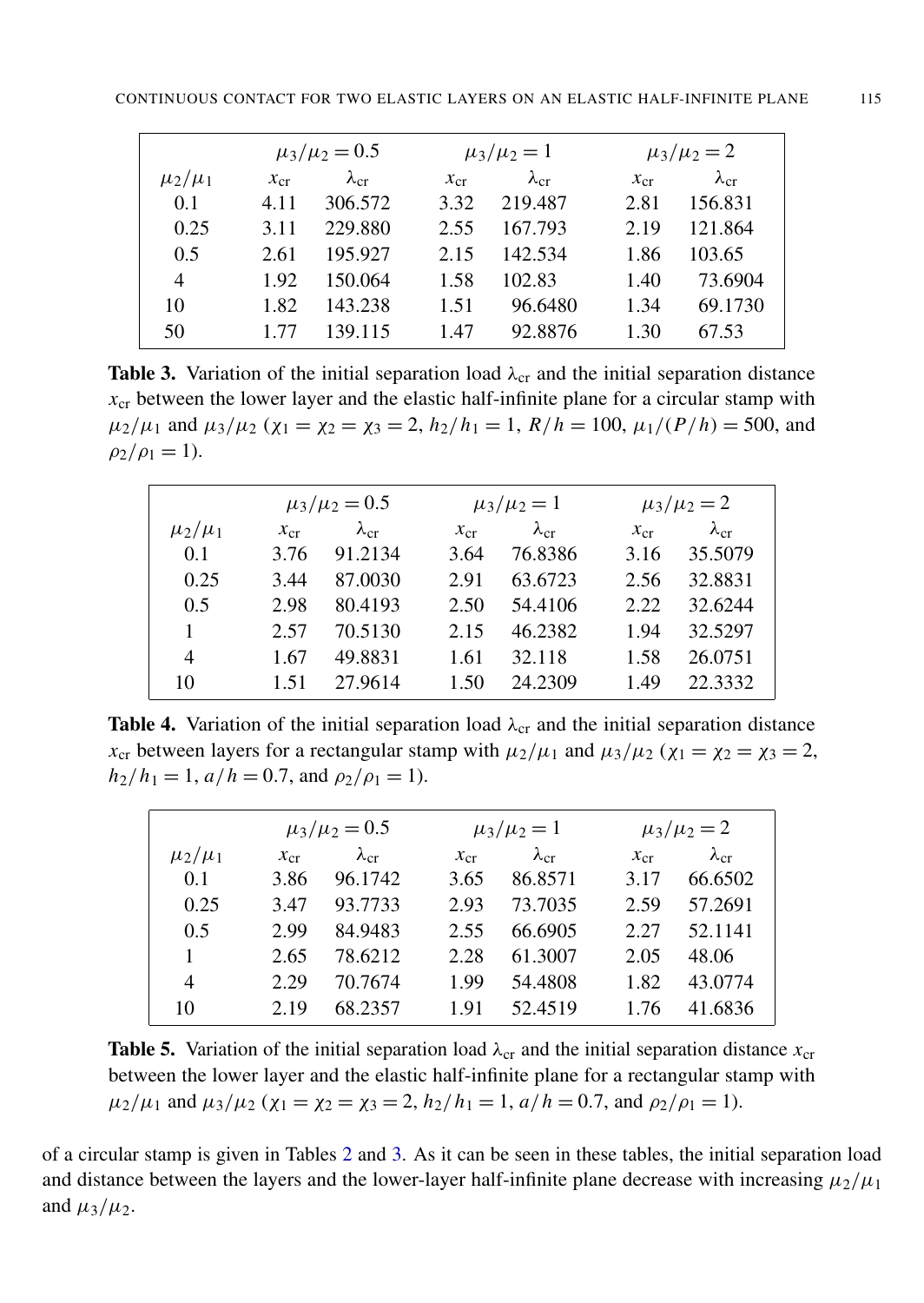<span id="page-12-0"></span>

Figure 6. Variation of the contact stress distribution between two elastic layers. Left: variation with  $R/h$  for a circular stamp with  $\chi_1 = \chi_2 = \chi_3 = 2$ ,  $\mu_1/(P/h) = 500$ ,  $h_2/h_1 = 1$ ,  $\mu_2/\mu_1 = 2$ ,  $\mu_3/\mu_2 = 2$ , and  $\rho_2/\rho_1 = 1$ . Right: Variation with *a/h* for a rectangular stamp with  $\chi_1 = \chi_2 = \chi_3 = 2$ ,  $h_2/h_1 = 1$ ,  $\mu_2/\mu_1 = 1$ ,  $\mu_3/\mu_2 = 1$ , and  $\rho_2/\rho_1 = 1.$ 

[Figure 6,](#page-12-0) left, shows the variation of the initial separation load and the initial separation distance between layers for a circular stamp with  $R/h$ . It appears that the initial separation load and the initial separation distance increase with increasing *R*/*h*. The variation of the initial separation load and the initial separation distance between layers for a rectangular stamp with *a*/*h* is shown in [Figure 6,](#page-12-0) right. It appears that the initial separation load and the initial separation distance increase with increasing *a*/*h*. In Tables [4](#page-11-2) and [5,](#page-11-0) variations of the initial separation load and distance between the two elastic layers and the lower-layer elastic half-infinite plane for a rectangular stamp with  $\mu_3/\mu_2$  and  $\mu_2/\mu_1$  are given. As it can be seen in Tables [4](#page-11-2) and [5,](#page-11-0) the initial separation load and distance decrease with increasing  $\mu_3/\mu_2$ and  $\mu_2/\mu_1$ .

#### 5. Conclusions

This paper considers the continuous contact problem for two elastic layers resting on an elastic halfinfinite plane. The results presented in this paper show that the elastic properties of the layers and intensity of the applied load have considerable effect on the contact stress distribution, the contact areas, the initial separation load, the and the initial separation distance. Additionally, the rigid stamp width (in the rectangular stamp case) and the radius of the rigid stamp (in the circular stamp case) play a very important role in the contact stress distribution, contact areas, initial separation load, and initial separation distance.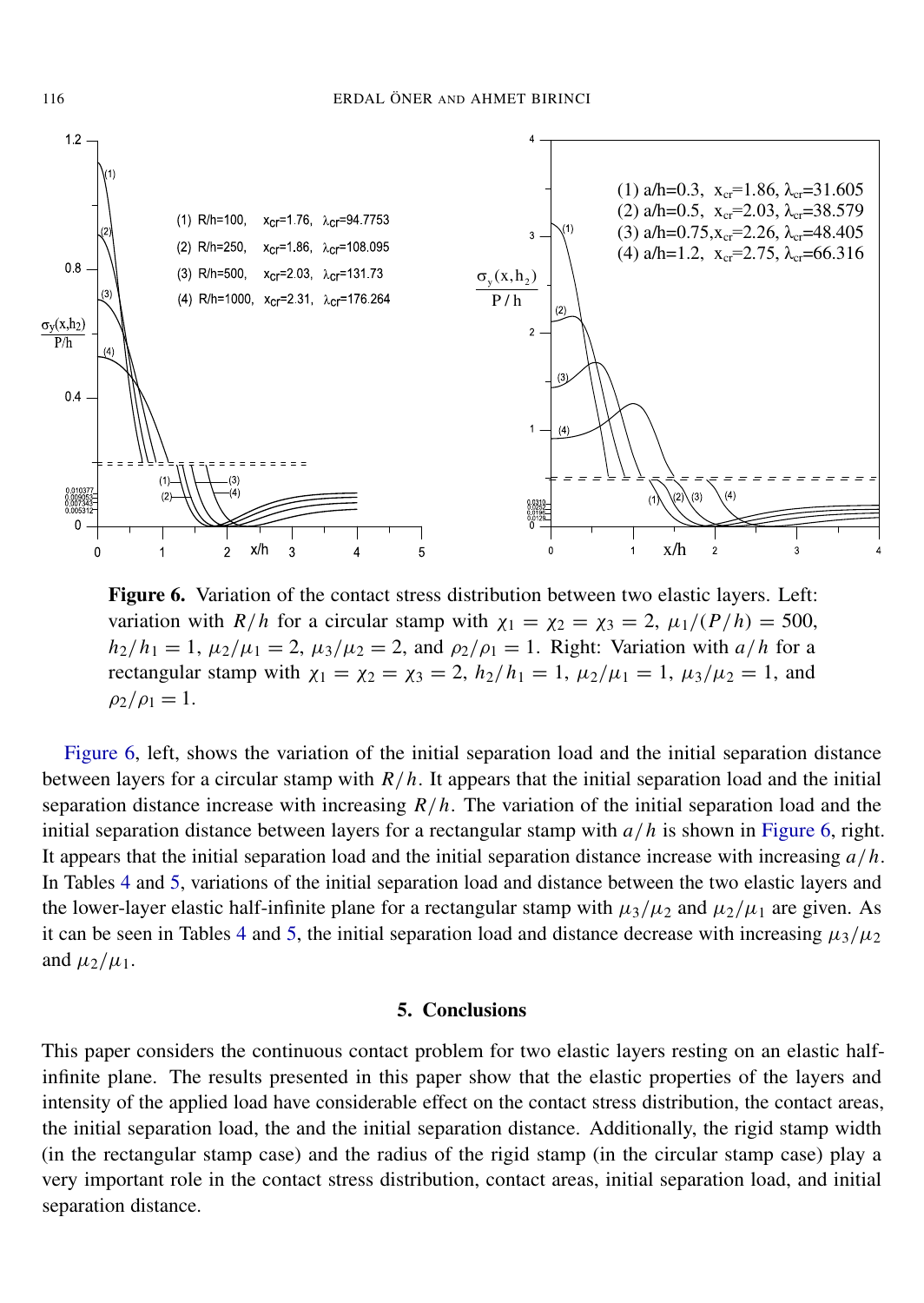#### Appendix

<span id="page-13-1"></span>Expressions of the kernels  $k(x, t)$ ,  $k_2^*$  $x_2^*(x, t)$ , and  $k_3^*$  $j_3^*(x, t)$  appearing in [\(7\),](#page-5-3) [\(9a\),](#page-6-1) and [\(9b\)](#page-6-2) are given as follows:

$$
k(x,t) = \frac{1}{h} \int_0^{\infty} \left\{ \frac{1}{\Delta^{**}} \left[ \left[ e^{-5z-4z\xi} \left( -4z^2\xi^2 e^{z+2z\xi} (m_1(1+\chi_1)(e^{4z} - 2e^{2z+2z\xi} + e^{4z\xi}) \right) \right. \\ + 4e^{2z+2z\xi} (1+\chi_2) (1+\chi_3) - 4z\xi (1+\chi_2)e^{z+2z\xi} (m_2(-m_1(1+\chi_1)(e^{4z} - 2e^{2z+2z\xi} + e^{4z\xi}) \right. \\ + (1+\chi_2)e^{2z} (1-2e^{2z\xi} + e^{4z\xi}) ) + (-e^{2z} + e^{4z\xi} - e^{4z} + e^{2z+4z\xi} - 4ze^{2z+2z\xi}) (1+\chi_3) \\ + e^z (m_1(1+\chi_1)(e^{4z} - 2e^{2z+2z\xi} + e^{4z\xi}) (m_2(1+\chi_2)(-1+e^{4z\xi}) \right. \\ + (1+\chi_3)(1-2e^{2z\xi} + e^{4z\xi}) ) + (1+\chi_2)(e^{4z} - e^{4z\xi} + 4ze^{2z+2z\xi}) (m_2(1+\chi_2)(1-2e^{2z\xi} + e^{4z\xi}) \right. \\ + (1+\chi_3)(-1+e^{4z\xi})) ) ] - 1 \int_0^1 \sin \left[ (t-x)\frac{z}{h} \right] dz, \tag{A.1}
$$

$$
k_2^*(x,t) = \int_0^{\infty} \frac{2}{\Delta^{**}} [-m_1(1+\chi_1)e^{-4z-5z\xi} (-4(e^{z+6z\xi} + e^{3z+4z\xi})z^3\xi^3 (1+\chi_3) \right. \\ + e^{z+2z\xi} (e^{2z\xi} (-1+z) + e^{2z} (1+z)) (-m_2(1+\chi_2)(-1+e^{4z\xi} - (1+\chi_3)(1-2e^{2z\xi} + e^{4z\xi})) \right. \\ + e^{z+2z\xi} z\xi \left( -\left( e^{2z} + e^{2z\xi} - e^{6z\xi} - e^{2z+4z\xi} + 4(z-1)e^{4z\xi} + 4(z+1
$$

<span id="page-13-3"></span><span id="page-13-2"></span>
$$
k_3^*(x,t) = \int_0^\infty \frac{4}{\Delta^{**}} \Big[ -e^{-3z-2z\xi}(-1+e^{2z\xi}+z\xi(1+e^{2z\xi}))((1-z)e^{2z\xi} - (1+z)e^{2z} + z\xi(e^{2z+2z\xi}))m_2(1+\chi_1)(1+\chi_2) \Big] \cos\Big[\frac{z}{h}(t-x)\Big] dz,
$$
\n(A.3)

where

$$
\Delta^{**} = e^{-4z - 4z\xi} \left[ 16e^{2z + 4z\xi} z^3 \xi^3 \left( -(1 + \chi_2) + m_1(1 + \chi_1) \right) (1 + \chi_3) - (-e^{4z} + e^{4z\xi} - 4ze^{2z + 2z\xi}) \times m_1(1 + \chi_1) \left( (-1 + e^{4z\xi})m_2(1 + \chi_2) + (1 - 2e^{2z\xi} + e^{4z\xi}) (1 + \chi_3) \right) + (e^{4z} + e^{4z\xi} - 2e^{2z + 2z\xi}) \times (1 + 2z^2) (1 + \chi_2) \left( (1 - 2e^{2z\xi} + e^{4z\xi})m_2(1 + \chi_2) + (-1 + e^{4z\xi}) (1 + \chi_3) \right) \right. \\
\left. - 4z^2 \left( e^{2z + 4z\xi} (1 + \chi_2) \left( (1 - 2e^{2z\xi} + e^{4z\xi})m_2(1 + \chi_2) + (-1 + e^{4z\xi} - 8ze^{2z\xi}) (1 + \chi_3) \right) \right. \\
\left. - m_1(1 + \chi_1) \left( -4e^{2z + 4z\xi}m_2(1 + \chi_2) + (e^{6z\xi} - e^{4z + 2z\xi} - 4ze^{2z + 4z\xi}) (1 + \chi_3) \right) \right) \right. \\
\left. - 4z\xi e^{2z\xi} (m_1(1 + \chi_1) \left( (-e^{4z} + e^{4z\xi} - e^{2z} - 4ze^{2z + 2z\xi} + e^{2z + 4z\xi})m_2(1 + \chi_2) \right. \\
\left. + (e^{2z} (1 - 2e^{2z\xi} + e^{4z\xi}) (1 + \chi_3)) - (1 + \chi_2) (2e^{2z} (1 - 2e^{2z\xi} + e^{4z\xi})m_2 z (1 + \chi_2) \right. \\
\left. + (e^{4z} + e^{4z\xi} - 2ze^{2z} + 2ze^{2z + 4z} - 2e^{2z + 2z\xi} (1 + 2z^2\xi^2)) (1 + \chi_3)) \right) \right].
$$

#### References

<span id="page-13-0"></span>[Adibnazari et al. 2012] S. Adibnazari, F. Sharafbafi, and P. Ghanati, ["Contact of an asymmetrical rounded apex wedge with a](http://dx.doi.org/10.1016/j.ijengsci.2011.08.003) [half plane",](http://dx.doi.org/10.1016/j.ijengsci.2011.08.003) *Int. J. Eng. Sci.* 50:1 (2012), 192–197.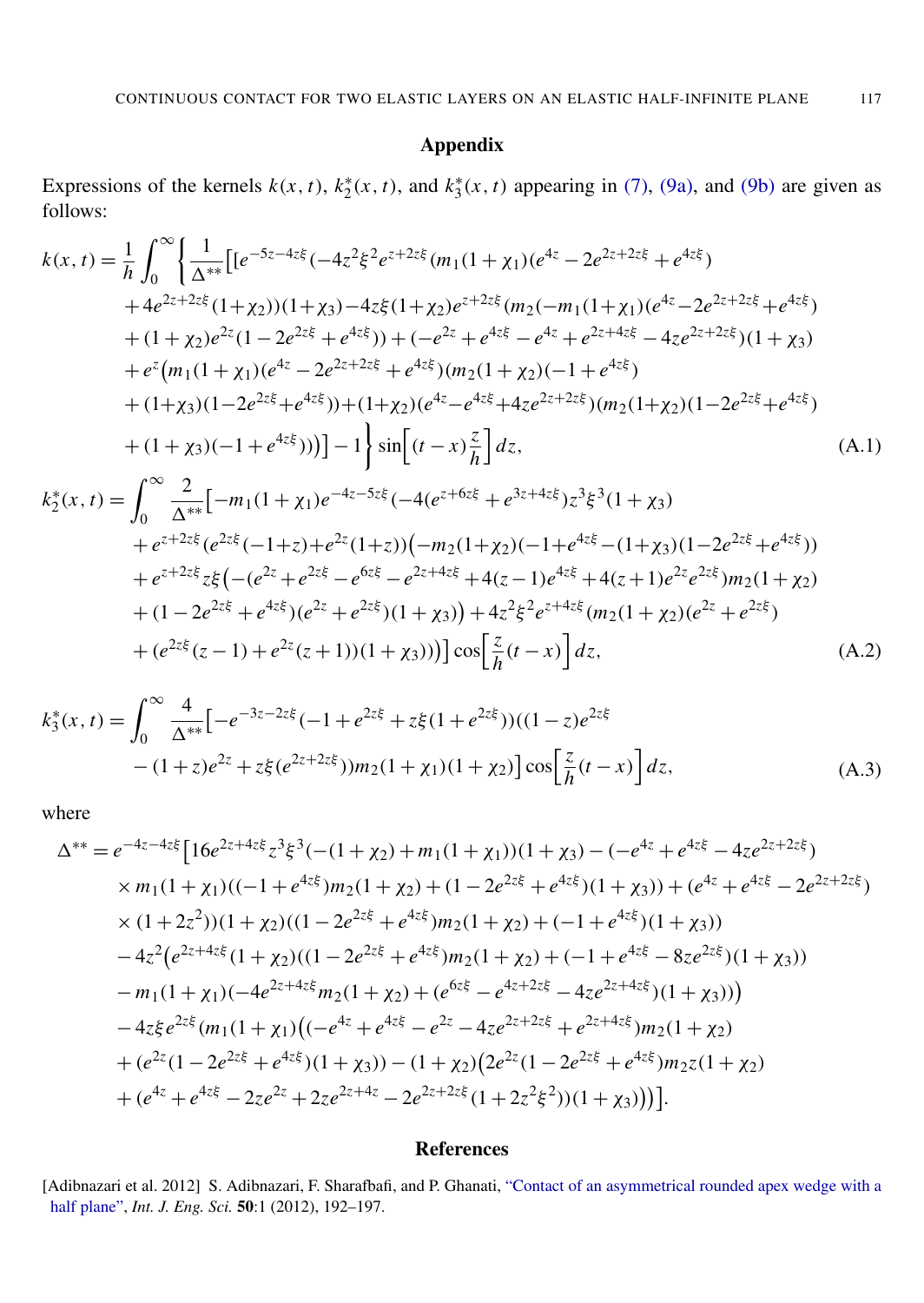- <span id="page-14-18"></span>[Aleksandrov 2012] V. M. Aleksandrov, ["Axisymmetric contact problems for a prestressed incompressible elastic layer",](http://dx.doi.org/10.1016/j.jappmathmech.2012.03.011) *J. Appl. Math. Mech.* 76:1 (2012), 170–174.
- <span id="page-14-15"></span>[Argatov and Mishuris 2010] I. I. Argatov and G. S. Mishuris, ["Axisymmetric contact problem for a biphasic cartilage layer](http://dx.doi.org/10.1016/j.euromechsol.2010.07.003) [with allowance for tangential displacements on the contact surface",](http://dx.doi.org/10.1016/j.euromechsol.2010.07.003) *Eur. J. Mech. A Solids* 29:6 (2010), 1051–1064.
- <span id="page-14-1"></span>[Birinci and Erdöl 2001] A. Birinci and R. Erdöl, ["Continuous and discontinuous contact problem for a layered composite](http://dx.doi.org/10.12989/sem.2001.12.1.017) [resting on simple supports",](http://dx.doi.org/10.12989/sem.2001.12.1.017) *Struct. Eng. Mech.* 12:1 (2001), 17–34.
- <span id="page-14-22"></span>[Çakıroğlu 1990] F. L. Çakıroğlu, *The frictionless contact problem for two elastic layers resting on an elastic half-plane*, Ph.D. thesis, Civil Engineering Department, Karadeniz Technical University, Trabzon, Turkey, 1990. in Turkish.
- <span id="page-14-8"></span>[Cakıroğlu et al. 2001] F. L. Cakıroğlu, M. Cakıroğlu, and R. Erdöl, ["Contact problems for two elastic layers resting on elastic](http://dx.doi.org/10.1061/(ASCE)0733-9399(2001)127:2(113)) [half-plane",](http://dx.doi.org/10.1061/(ASCE)0733-9399(2001)127:2(113)) *J. Eng. Mech.* (*ASCE*) 127:2 (2001), 113–118.
- <span id="page-14-16"></span>[Chen et al. 2011] Y. Z. Chen, X. Y. Lin, and Z. X. Wang, ["Singular integral equation method for contact problem for rigidly](http://dx.doi.org/10.1016/j.amc.2010.12.046) [connected punches on elastic half-plane",](http://dx.doi.org/10.1016/j.amc.2010.12.046) *Appl. Math. Comput.* 217:12 (2011), 5680–5694.
- <span id="page-14-19"></span>[Chidlow et al. 2013] S. J. Chidlow, W. W. F. Chong, and M. Teodorescu, ["On the two-dimensional solution of both adhesive](http://dx.doi.org/10.1016/j.euromechsol.2012.10.008) [and non-adhesive contact problems involving functionally graded materials",](http://dx.doi.org/10.1016/j.euromechsol.2012.10.008) *Eur. J. Mech. A Solids* 39 (2013), 86–103.
- <span id="page-14-5"></span>[Civelek and Erdogan 1975] M. B. Civelek and F. Erdogan, ["The frictionless contact problem for an elastic layer under gravity",](http://dx.doi.org/10.1115/1.3423504) *J. Appl. Mech.* 42:1 (1975), 136–140.
- <span id="page-14-14"></span>[Çömez 2010] I. Çömez, ["Frictional contact problem for a rigid cylindrical stamp and an elastic layer resting on a half plane",](http://dx.doi.org/10.1016/j.ijsolstr.2010.01.003) *Int. J. Solids Struct.* 47:7–8 (2010), 1090–1097.
- <span id="page-14-9"></span>[Dini and Nowell 2004] D. Dini and D. Nowell, ["Flat and rounded fretting contact problems incorporating elastic layers",](http://dx.doi.org/10.1016/j.ijmecsci.2004.10.003) *Int. J. Mech. Sci.* 46:11 (2004), 1635–1657.
- <span id="page-14-10"></span>[El-Borgi et al. 2006] S. El-Borgi, R. Abdelmoula, and L. Keer, ["A receding contact plane problem between a functionally](http://dx.doi.org/10.1016/j.ijsolstr.2005.04.017) [graded layer and a homogeneous substrate",](http://dx.doi.org/10.1016/j.ijsolstr.2005.04.017) *Int. J. Solids Struct.* 43:3–4 (2006), 658–674.
- <span id="page-14-23"></span>[Erdogan and Gupta 1972] F. Erdogan and G. D. Gupta, "On the numerical solution of singular integral equations", *Quart. Appl. Math.* 29 (1972), 525–534.
- <span id="page-14-3"></span>[Galin 1961] L. A. Galin, *Contact problems in the theory of elasticity*, North Carolina State College Translation Series, Raleigh, 1961.
- <span id="page-14-0"></span>[Garrido and Lorenzana 1998] J. A. Garrido and A. Lorenzana, ["Receding contact problem involving large displacements using](http://dx.doi.org/10.1016/S0955-7997(98)00018-6) [the BEM",](http://dx.doi.org/10.1016/S0955-7997(98)00018-6) *Eng. Anal. Bound. Elem.* 21:4 (1998), 295–303.
- <span id="page-14-6"></span>[Geçit 1980] M. R. Geçit, ["A tensionless contact without friction between an elastic layer and an elastic foundation",](http://dx.doi.org/10.1016/0020-7683(80)90037-2) *Int. J. Solids Struct.* 16:5 (1980), 387–396.
- <span id="page-14-7"></span>[Geçit 1981] M. R. Geçit, ["Axisymmetric contact problem for an elastic layer and elastic foundation",](http://dx.doi.org/10.1016/0020-7225(81)90108-7) *Int. J. Eng. Sci.* 19:6 (1981), 747–755.
- <span id="page-14-21"></span>[Gun and Gao 2014] H. Gun and X.-W. Gao, ["Analysis of frictional contact problems for functionally graded materials using](http://dx.doi.org/10.1016/j.enganabound.2013.10.004) [BEM",](http://dx.doi.org/10.1016/j.enganabound.2013.10.004) *Eng. Anal. Bound. Elem.* 38 (2014), 1–7.
- <span id="page-14-2"></span>[Hertz 1895] H. Hertz, *[Gesammelte werke](http://www.archive.org/details/gesammeltewerke01frangoog)*, Johannes Ambrosius Barth, Leipzig, 1895.
- <span id="page-14-13"></span>[Kahya et al. 2007] V. Kahya, T. S. Ozsahin, A. Birinci, and R. Erdöl, ["A receding contact problem for an anisotropic elastic](http://dx.doi.org/10.1016/j.ijsolstr.2007.01.020) [medium consisting of a layer and a half plane",](http://dx.doi.org/10.1016/j.ijsolstr.2007.01.020) *Int. J. Solids Struct.* 44:17 (2007), 5695–5710.
- <span id="page-14-11"></span>[Ke and Wang 2006] L.-L. Ke and Y.-S. Wang, ["Two-dimensional contact mechanics of functionally graded materials with](http://dx.doi.org/10.1016/j.ijsolstr.2005.06.081) [arbitrary spatial variations of material properties",](http://dx.doi.org/10.1016/j.ijsolstr.2005.06.081) *Int. J. Solids Struct.* 43:18–19 (2006), 5779–5798.
- <span id="page-14-12"></span>[Ke and Wang 2007] L.-L. Ke and Y.-S. Wang, ["Two-dimensional sliding frictional contact of functionally graded materials",](http://dx.doi.org/10.1016/j.euromechsol.2006.05.007) *Eur. J. Mech. A Solids* 26:1 (2007), 171–188.
- <span id="page-14-4"></span>[Keer et al. 1972] L. M. Keer, J. Dundurs, and K. C. Tsai, ["Problems involving of a receding contact between a layer and a half](http://dx.doi.org/10.1115/1.3422839) [space",](http://dx.doi.org/10.1115/1.3422839) *J. Appl. Mech.* (*ASME*) 39:4 (1972), 1115–1120.
- <span id="page-14-20"></span>[Kumar and DasGupta 2012] N. Kumar and A. DasGupta, ["On the contact problem of an inflated spherical hyperelastic mem](http://dx.doi.org/10.1016/j.ijnonlinmec.2013.06.015)[brane",](http://dx.doi.org/10.1016/j.ijnonlinmec.2013.06.015) *Int. J. Nonlinear Mech.* 57 (2012), 130–139.
- <span id="page-14-17"></span>[Long et al. 2012] J. M. Long, G. F. Wang, X. Q. Feng, and S. W. Yu, ["Two-dimensional Hertzian contact problem with surface](http://dx.doi.org/10.1016/j.ijsolstr.2012.03.017) [tension",](http://dx.doi.org/10.1016/j.ijsolstr.2012.03.017) *Int. J. Solids Struct.* 49:13 (2012), 1588–1594.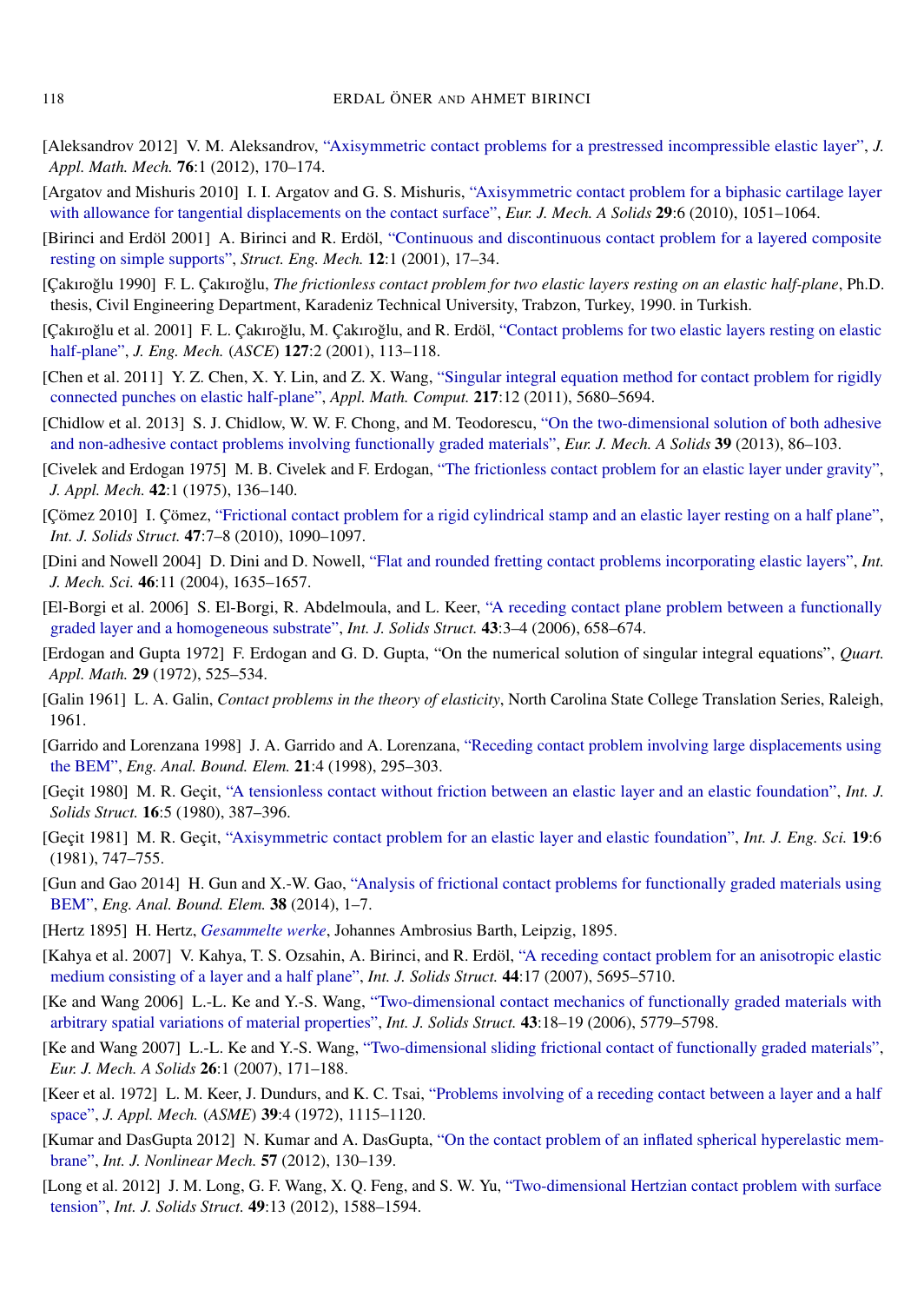- <span id="page-15-0"></span>[Ozsahin 2007] T. S. Ozsahin, ["Frictionless contact problem for a layer on an elastic half plane loaded by means of two](http://dx.doi.org/10.12989/sem.2007.25.4.383) [dissimilar rigid punches",](http://dx.doi.org/10.12989/sem.2007.25.4.383) *Struct. Eng. Mech.* 25:4 (2007), 383–403.
- <span id="page-15-2"></span>[Ratwani and Erdogan 1973] M. Ratwani and F. Erdogan, ["On the plane contact problem for a frictionless elastic layer",](http://dx.doi.org/10.1016/0020-7683(73)90021-8) *Int. J. Solids Struct.* 9:8 (1973), 921–936.
- <span id="page-15-3"></span>[Rhimi et al. 2009] M. Rhimi, S. El-Borgi, W. Ben Said, and F. Ben Jemaa, ["A receding contact axisymmetric problem between](http://dx.doi.org/10.1016/j.ijsolstr.2009.06.008) [a functionally graded layer and a homogeneous substrate",](http://dx.doi.org/10.1016/j.ijsolstr.2009.06.008) *Int. J. Solids Struct.* 46:20 (2009), 3633–3642.
- <span id="page-15-4"></span>[Rhimi et al. 2011] M. Rhimi, S. El-Borgi, and N. Lajnef, ["A double receding contact axisymmetric problem between a](http://dx.doi.org/10.1016/j.mechmat.2011.08.013) [functionally graded layer and a homogeneous substrate",](http://dx.doi.org/10.1016/j.mechmat.2011.08.013) *Mechanics of Materials* 43:12 (2011), 787–798.
- <span id="page-15-5"></span>[Trubchik et al. 2011] I. S. Trubchik, L. N. Evich, and B. I. Mitrin, ["The analytical solution of the contact problem for the](http://dx.doi.org/10.1016/j.proeng.2011.04.292) [functionally graded layer of complicate structure",](http://dx.doi.org/10.1016/j.proeng.2011.04.292) *Procedia Engineering* 10 (2011), 1754–1759.
- <span id="page-15-1"></span>[Uffliand 1965] I. S. Uffliand, *Survey articles on the applications of integral transforms in the theory of elasticity*, North Carolina State Collage Translation Series, Raleigh, 1965.
- <span id="page-15-6"></span>[Vollebregt 2014] E. A. H. Vollebregt, ["A new solver for the elastic normal contact problem using conjugate gradients, deflation,](http://dx.doi.org/10.1016/j.jcp.2013.10.005) [and an FFT-based preconditioner",](http://dx.doi.org/10.1016/j.jcp.2013.10.005) *J. Comput. Phys.* 257 (2014), 333–351.

Received 14 Aug 2013. Revised 6 Dec 2013. Accepted 22 Dec 2013.

ERDAL ÖNER: [eoner@bayburt.edu.tr](mailto:eoner@bayburt.edu.tr) Department of Civil Engineering, Bayburt University, 69000 Bayburt, Turkey

AHMET BIRINCI: [birinci@ktu.edu.tr](mailto:birinci@ktu.edu.tr) Department of Civil Engineering, Karadeniz Technical University, 61080 Trabzon, Turkey

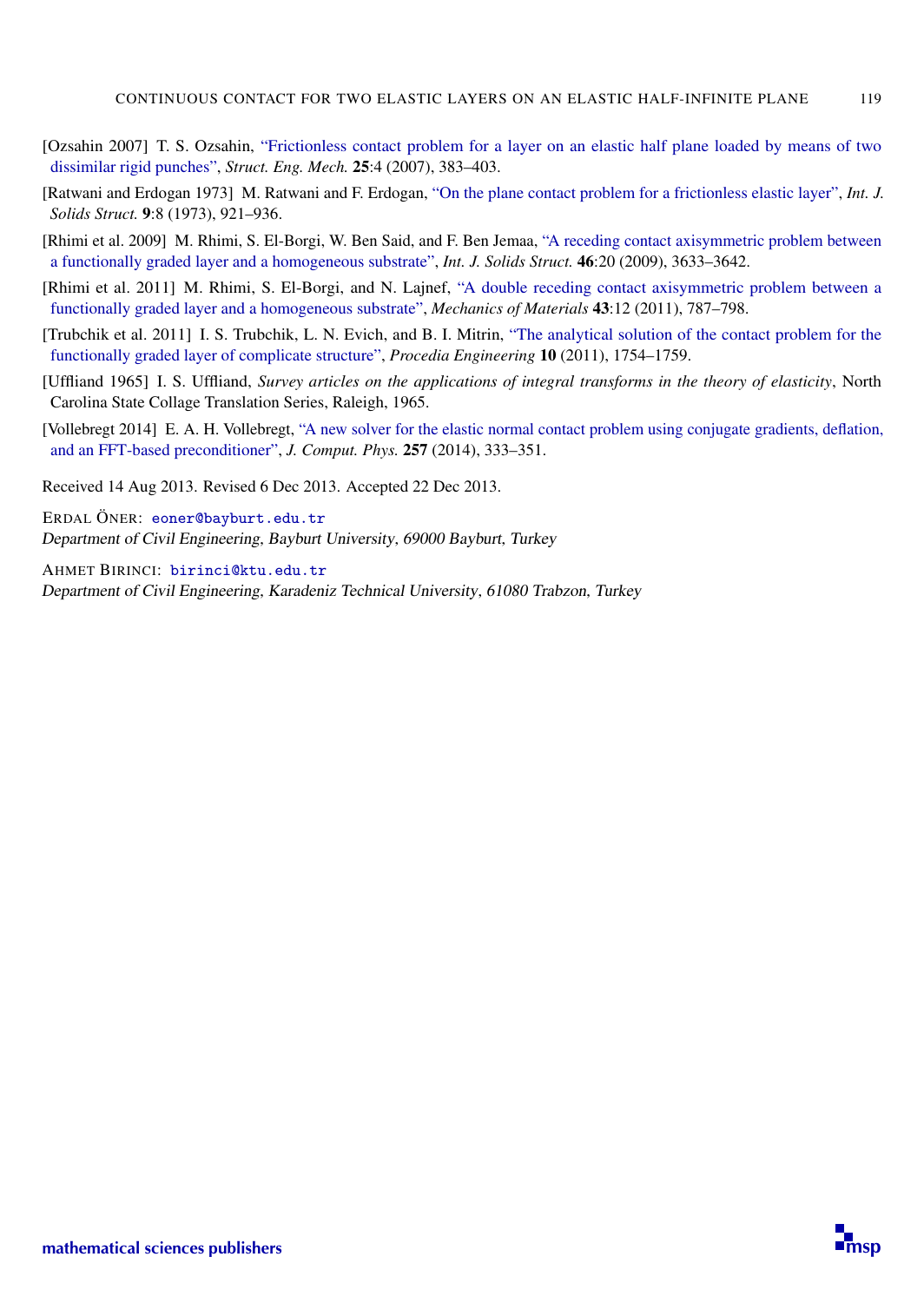# JOURNAL OF MECHANICS OF MATERIALS AND STRUCTURES

### [msp.org/jomms](http://msp.org/jomms/)

Founded by Charles R. Steele and Marie-Louise Steele

#### EDITORIAL BOARD

| ADAIR R. AGUIAR        | University of São Paulo at São Carlos, Brazil   |
|------------------------|-------------------------------------------------|
| KATIA BERTOLDI         | Harvard University, USA                         |
| DAVIDE BIGONI          | University of Trento, Italy                     |
| <b>IWONA JASIUK</b>    | University of Illinois at Urbana-Champaign, USA |
| THOMAS J. PENCE        | Michigan State University, USA                  |
| YASUHIDE SHINDO        | Tohoku University, Japan                        |
| <b>DAVID STEIGMANN</b> | University of California at Berkeley            |

#### ADVISORY BOARD

| J. P. CARTER         | University of Sydney, Australia                 |
|----------------------|-------------------------------------------------|
| R. M. CHRISTENSEN    | Stanford University, USA                        |
| G. M. L. GLADWELL    | University of Waterloo, Canada                  |
| D. H. HODGES         | Georgia Institute of Technology, USA            |
| <b>J. HUTCHINSON</b> | Harvard University, USA                         |
| C. HWU               | National Cheng Kung University, Taiwan          |
| B. L. KARIHALOO      | University of Wales, UK                         |
| Y. Y. KIM            | Seoul National University, Republic of Korea    |
| Z. MROZ              | Academy of Science, Poland                      |
| D. PAMPLONA          | Universidade Católica do Rio de Janeiro, Brazil |
| M. B. RUBIN          | Technion, Haifa, Israel                         |
| A. N. SHUPIKOV       | Ukrainian Academy of Sciences, Ukraine          |
| T. TARNAI            | University Budapest, Hungary                    |
| F.Y.M.WAN            | University of California, Irvine, USA           |
| P. WRIGGERS          | Universität Hannover, Germany                   |
| W. YANG              | Tsinghua University, China                      |
| F. ZIEGLER           | Technische Universität Wien, Austria            |
|                      |                                                 |
|                      |                                                 |

PRODUCTION [production@msp.org](mailto:production@msp.org)

SILVIO LEVY Scientific Editor

Cover photo: Ev Shafrir

See [msp.org/jomms](http://msp.org/jomms/) for submission guidelines.

JoMMS (ISSN 1559-3959) at Mathematical Sciences Publishers, 798 Evans Hall #6840, c/o University of California, Berkeley, CA 94720-3840, is published in 10 issues a year. The subscription price for 2014 is US \$555/year for the electronic version, and \$710/year (+\$60, if shipping outside the US) for print and electronic. Subscriptions, requests for back issues, and changes of address should be sent to MSP.

JoMMS peer-review and production is managed by EditFLOW® from Mathematical Sciences Publishers.

PUBLISHED BY **[mathematical sciences publishers](http://msp.org/)** nonprofit scientific publishing <http://msp.org/>

© 2014 Mathematical Sciences Publishers